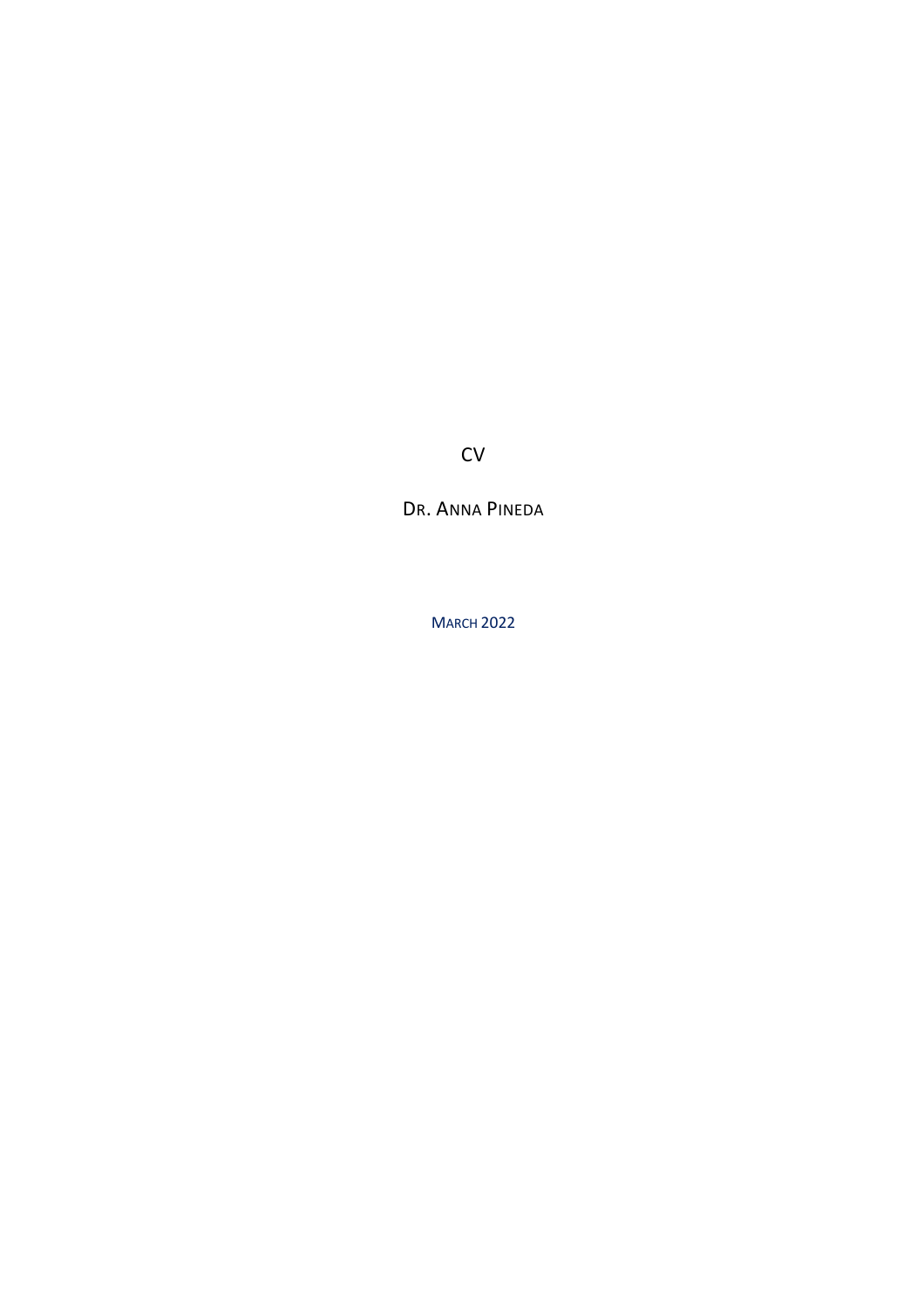### PERSONAL DATA

Family names: Pineda Cirera Forename: Anna Date of birth: 8 June 1987 E-mail: pinedaicirera@gmail.com Web: annapineda.cat

### EDUCATION AND ACADEMIC BACKGROUND

#### ACADEMIC DEGREES

- 2020. Accreditation as Professor Lector by the AQU (Agència per a la Qualitat del Sistema Universitari de Catalunya).
- 2019. Accreditation as Professor Agregat by the AQU (Agència per a la Qualitat del Sistema Universitari de Catalunya).
- 2018. Accreditation as Profesor Contratado Doctor by the ANECA (Agencia Nacional de Evaluación de la Calidad y Acreditación).
- 2015. Accreditation as Profesor Ayudante Doctor by the ANECA (Agencia Nacional de Evaluación de la Calidad y Acreditación).
- 2014. **PhD** in Cognitive Science and Linguistics (A cum laude), Universitat Autònoma de Barcelona. Title of Thesis: *Les fronteres de la intransitivitat. Estudi dels aplicatius en llengües romàniques i basc* [(In)transitivity borders. A study of applicatives in Romance languages and Basque]

Qualification: Excellent Cum Laude. "International/European PhD" Mention. Supervisor: Dr. Gemma Rigau

Members of the court: Dr. Ricardo Etxepare, Dr. Roberta D'Alessandro and Dr. Ángel Gallego.

AWARDS:  $\cdot$  VI Cum Laude Award (€ 6,000) to the best dissertation in Human Sciences written in Catalan and defended in any of the universities of the Xarxa Vives.

> · Extraordinary PhD Award ("Premi Extraordinari de Doctorat"), PhD Program in Cognitive Science and Language, academic year 2013-2014, Universitat Autònoma de Barcelona (resolution published 10 December 2018).

- 2010. **Master's Degree** in Advanced Studies in Catalan Language and Literature (A with honours), Universitat de Barcelona and Universitat Autònoma de Barcelona. Title of Thesis: *Estructures diferents, interpretacions convergents. Estudi bascoromànic de les alternances datiu/acusatiu* [Different Structures, Convergent Interpretations. Basque-Romance Study of Dative/Accusative alternations], qualification 10/10 cum laude.
- 2009. **Degree** in Catalan Philology (with honours), Universitat de Barcelona. With an average qualification of 9.74/10, I got the Award for Outstanding Graduate of the Year from the University of Barcelona, as well as the National Award for Excellence in Academic Performance from the Spanish Ministry of Education. In particular, I was awarded the first prize in the group of Humanities, with a purse of  $\epsilon$  3,300.

#### KNOWLEDGE OF LANGUAGES

My mother tongue is **Catalan**. I am also a native speaker of **Spanish** and I speak fluently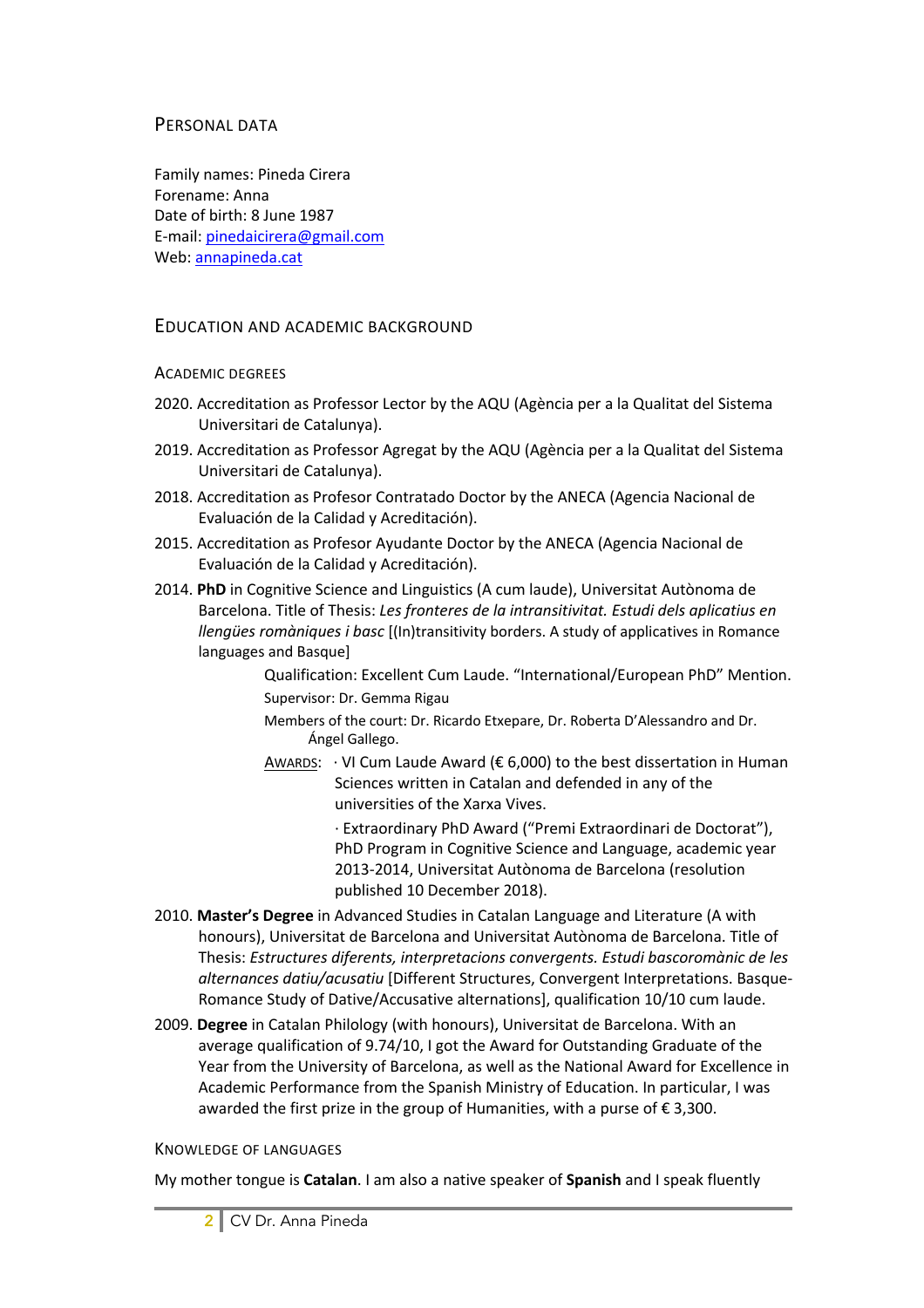**English**, **French** and **Basque**. I get by in **Dutch** and **Occitan**. I speak some **Swedish** and **German** too.

# Research experience

CURRENT POSITION

June 2021 – November 2022

 · Experienced Researcher at **Universität zu Köln** (University of Cologne) in Germany. Humboldt Research Fellowship for Experienced (Senior) Researchers, funded by Alexander von Humboldt Foundation.

#### PREVIOUS POSITIONS

January 2020 – December 2021

 · Postdoc researcher at **Sorbonne Université** in París, France, within the project *Comparing Romance Languages through History (CoRaLHis): building a multilingual parallel diachronic corpus (13th-18thc.)*.

January 2018 – December 2019

 · Postdoc researcher and teacher at the **Universitat Pompeu Fabra** in Barcelona, Catalonia, with a postdoctoral fellowship *Juan de la Cierva-incorporación*, provided by the Spanish Government (Ministry of Science, Innovation and Universities).

October 2017 – December 2017

Visiting scholar at the **University of Cambridge**.

January 2016 – December 2017

 Postdoc researcher at the **CNRS-IKER** (Centre National de Recherche Scientifique - Centre de recherche sur la langue et les textes basques IKER) in Bayonne, France, with a postdoctoral fellowship Beatriu de Pinós provided by the Generalitat of Catalonia (AGAUR Agència de Gestió d'Ajuts Universitaris i de Recerca).

#### June 2014 – December 2015.

 Postdoc researcher and teacher at the **Universitat Autònoma de Barcelona** (UAB), in Catalonia. In particular, Dept. of Catalan Linguistics and Theoretical Linguistics Centre.

 Research technician in the development of the project Atlas sintáctico del español (ASinEs), Department of Spanish Linguistics at the UAB, in Catalonia.

#### December 2010 – June 2014

 Predoctoral researcher at the Theoretical Linguistics Centre and lecturer for the Department of Catalan Linguistics, **Universitat Autònoma de Barcelona** (UAB), in Catalonia. In December 2010, I obtained the 4-year research and training fellowship *Formación de Profesorado Universitario* (FPU) awarded by the Spanish Government (Ministry of Education). During the predoctoral phase, I was awarded three different grants to fund research stays in other European countries (see below).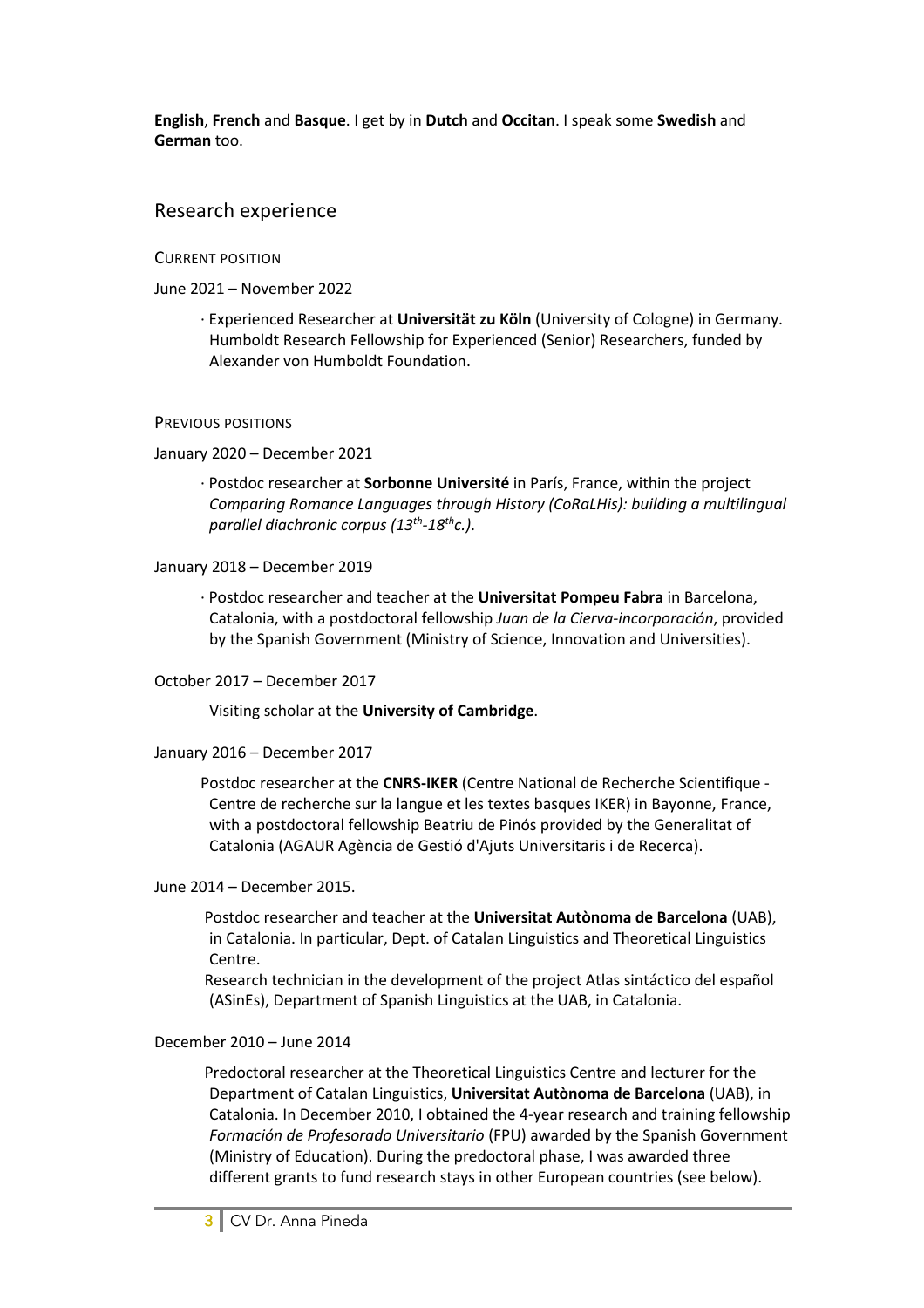OTHER POSITIONS AND RESPONSABILITIES

- · External researcher at the Centre de Lingüística Teòrica Universitat Autònoma de Barcelona. 2016 – present.
- · Member of the association *Gramàtica Orientada a les Competències* (GrOC), a nonprofit organization working on the way grammar can be taught in secondary education. 2014 – present.

### POSTDOCTORAL RESEARCH STAYS

## 29/6/2018 – 15/07/2018 (~ ½ month)

University of Birmingham, visiting period. Funded by *Juan de la Ciervaincorporación* postdoctoral fellowship.

## 1/1/2016 – 31/12/2017 (2 years)

CNRS-IKER (Centre National de Recherche Scientifique - Centre de recherche sur la langue et les textes basques IKER) in Bayonne (France). Funded by Beatriu de Pinós postdoctoral fellowship. Including a period of visiting scholar at the University of Cambridge (see below).

## $1/11/2017 - 21/12/2017$  (~ 2 months)

University of Cambridge (United Kingdom). Funded by Beatriu de Pinós postdoctoral fellowship.

## 10/12/2015 – 14/12/2015 (5 days)

Goethe-Universität Frankfurt am Main (Germany). Funded by Erasmus+ Staff mobility for training between Programme Countries.

#### PREDOCTORAL RESEARCH STAYS

## 15/06/2013 – 15/10/2013 (4 months)

CNRS-IKER (France). Researchers' mobility program for the promotion of crossborder exchanges within the Work Community of the Pyrenees (AIRE-CTP 2012), Generalitat de Catalunya.

## 14/04/2013 – 14/06/2013 (2 months)

CNRS-IKER (France). Mobility allowance program Short stays, within the Training of University Teachers program, Ministry of Education.

## 29/01/2012 – 29/04/2012 (3 months)

KU Leuven (Belgium). Mobility allowance program Short stays, within the Training of University Teachers program, Ministry of Education.

## RESEARCH INTERESTS

**Areas of interest**: Catalan Language & Linguistics, Catalan Prescriptive and Descriptive Grammar, Linguistic variation, Syntactic Variation, Syntax of Romance Languages (Catalan in particular), Argument Structure, Syntax-Semantics Interface, Romance Languages, Comparative Linguistics (Romance – Germanic – Basque), Language Contact, Synchrony, Diachrony, Theoretical Linguistics, Generativism, Minimalism, Teaching and Learning of Grammar in Secondary Education.

**UNESCO-specialization codes**: 57 Linguistics; 5702 Diachronic Linguistics; 5703 Linguistic Geography; 5704 Linguistic Theory; 5705 Synchronic Linguistics.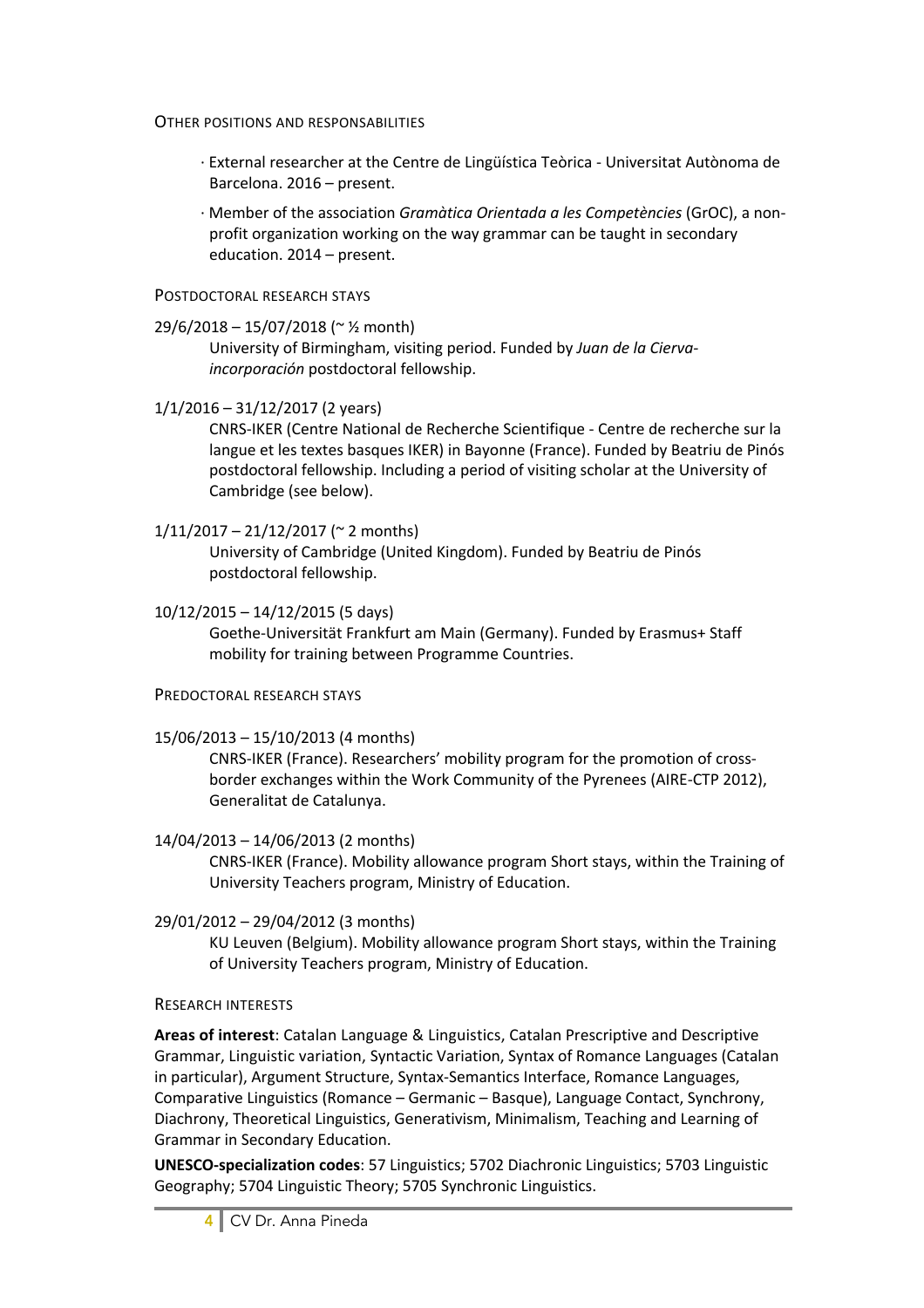PREVIOUS FELLOWSHIPS

| <b>Timeline</b>                   | <b>Description</b>                                                                                                                                                                                                                                                                                |  |  |
|-----------------------------------|---------------------------------------------------------------------------------------------------------------------------------------------------------------------------------------------------------------------------------------------------------------------------------------------------|--|--|
| January 2018                      | Postdoctoral fellowship Juan de la Cierva-incorporación, Universitat<br>Pompeu Fabra-Barcelona. Granted by the Ministry of Science,<br>Innovation and Universities, Spanish Government.                                                                                                           |  |  |
| December 2019                     | Task: postdoctoral fellowship to develop the applicant's research<br>project (with some teaching hours).                                                                                                                                                                                          |  |  |
|                                   | Dedication: Full time.                                                                                                                                                                                                                                                                            |  |  |
| January 2016                      | Postdoctoral fellowship Beatriu de Pinós, CNRS-IKER (Bayonne,<br>France) and University of Cambridge (United Kingdom). Granted by<br>the Agency for Management of University and Research Grants,<br>Catalan Government.                                                                          |  |  |
| December 2017                     | Task: postdoctoral fellowship to develop the applicant's research<br>project.                                                                                                                                                                                                                     |  |  |
|                                   | Dedication: Full time.                                                                                                                                                                                                                                                                            |  |  |
| December 2010                     | Predoctoral fellowship FPU (Formación de Profesorado<br><b>Universitario</b> , Training of University Teachers), UAB. I obtained the<br>second best score out of 950 successful applicants from all disciplines<br>and universities. Granted by the Ministry of Education, Spanish<br>Government. |  |  |
| December 2014                     | Task: predoctoral fellowship for young researchers aiming to train<br>them as university teachers, in both research and teaching activities;<br>and aiming to the writing of a Doctoral dissertation. I obtained my<br>PhD degree in June 2014, half a year before the end of the<br>fellowship.  |  |  |
|                                   | <b>Dedication: Full time.</b>                                                                                                                                                                                                                                                                     |  |  |
|                                   | Collaboration fellowship at the Department of Catalan Philology, UB.<br>Awarded by the Ministry of Education, Spanish Government.                                                                                                                                                                 |  |  |
| December 2008<br><b>June 2009</b> | Task: Development of a comprehensive bibliography of Pompeu<br>Fabra and his linguistic work. This task was related to the project of<br>edition of the complete works of Pompeu Fabra, led by Dr. Joan Solà<br>and Jordi Mir (University of Barcelona, Institut d'Estudis Catalans).             |  |  |
|                                   | Dedication: Part time.                                                                                                                                                                                                                                                                            |  |  |
|                                   | Collaboration fellowship at the Department of Catalan Philology, UB.<br>Awarded by the University of Barcelona.                                                                                                                                                                                   |  |  |
| September 2007                    | Task: Phonoortographic and phonetic transcription of dialectal texts<br>in the context of the project Analysis of linguistic variation and                                                                                                                                                        |  |  |
| December 2008                     | development of software applications for computer-aided<br>transcription. See Funded projects.                                                                                                                                                                                                    |  |  |
|                                   | Dedication: Part time.                                                                                                                                                                                                                                                                            |  |  |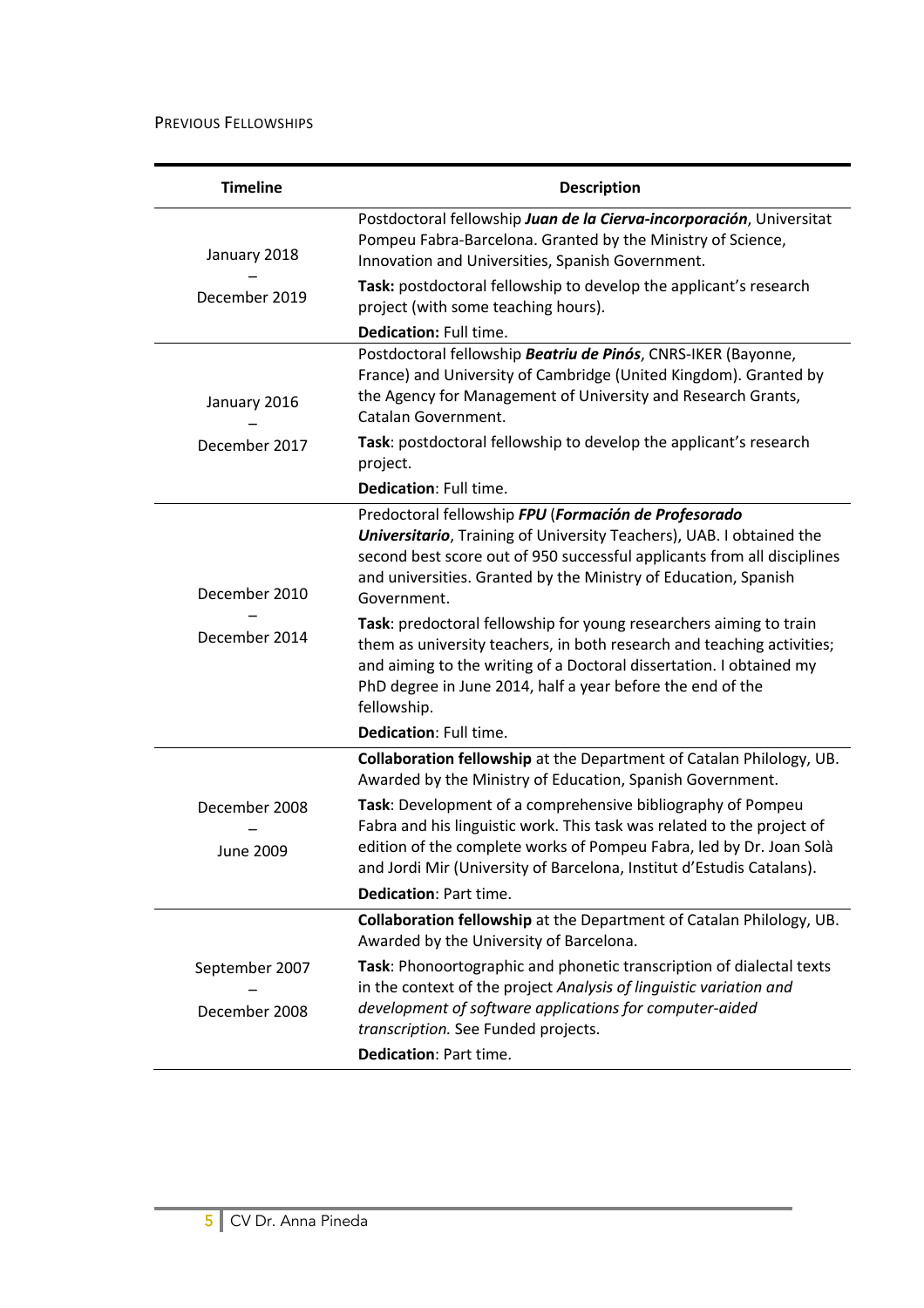# AWARDS AND DISTINCTIONS

- § **Extraordinary PhD Award** ("Premi Extraordinari de Doctorat"), PhD Program in Coginitive Science and Language, academic year 2013-2014, Universitat Autònoma de Barcelona [resolution published December 2018].
- § **VI Cum Laude Award to the best dissertation in Human Sciences written in Catalan** and defended in any of the universities of the Catalan-speaking territories. This award, with a purse of 6,000 euros, ensures the publication and dissemination of the dissertation in the universities of the Catalan-speaking territories. It is granted by the Institut Món Juïc, the Generalitat de Catalunya (Autonomous Government of Catalonia) and the Xarxa Vives (Network Vives), a non-profit institution that represents and coordinates the joint action in higher education, research and culture of 21 Catalan-language universities from 4 different European countries (Spain, Andorra, France and Italy) [resolution published October 2015].
- § **First prize (group Humanities) in the National Awards to the Excellence in the Academic Performance**, granted by the Ministry of Education, with 3,300 euros (corresponding to the Degree in Catalan Philology, 2005-2009). [resolution published July 2011].
- § **Award for the Outstanding Graduate of the Year** ("Premi Extraordinari de Llicenciatura"), granted by the University of Barcelona (corresponding to the Degree in Catalan Philology, 2005-2009). [resolution published June 2010].
- § **XIII Carme Serrallonga Award to Linguistic Quality**, granted by the Commission of Linguistic and Cultural Dynamization, University of Barcelona. [resolution published April 2006]
- § **University Grant awarded by Caixa Manresa to reward academic effort** and aimed at beginning university studies. [resolution published January 2006]
- § **Award in the University Entrance Exams 2005**. Third best mark in Catalonia (mark 9,60 out of 10). [resolution published July 2005]
- § **High School Diploma in Humanities with honours** (average mark 9,9 out of 10), Institut Jaume Balmes, Barcelona. [resolution published June 2005]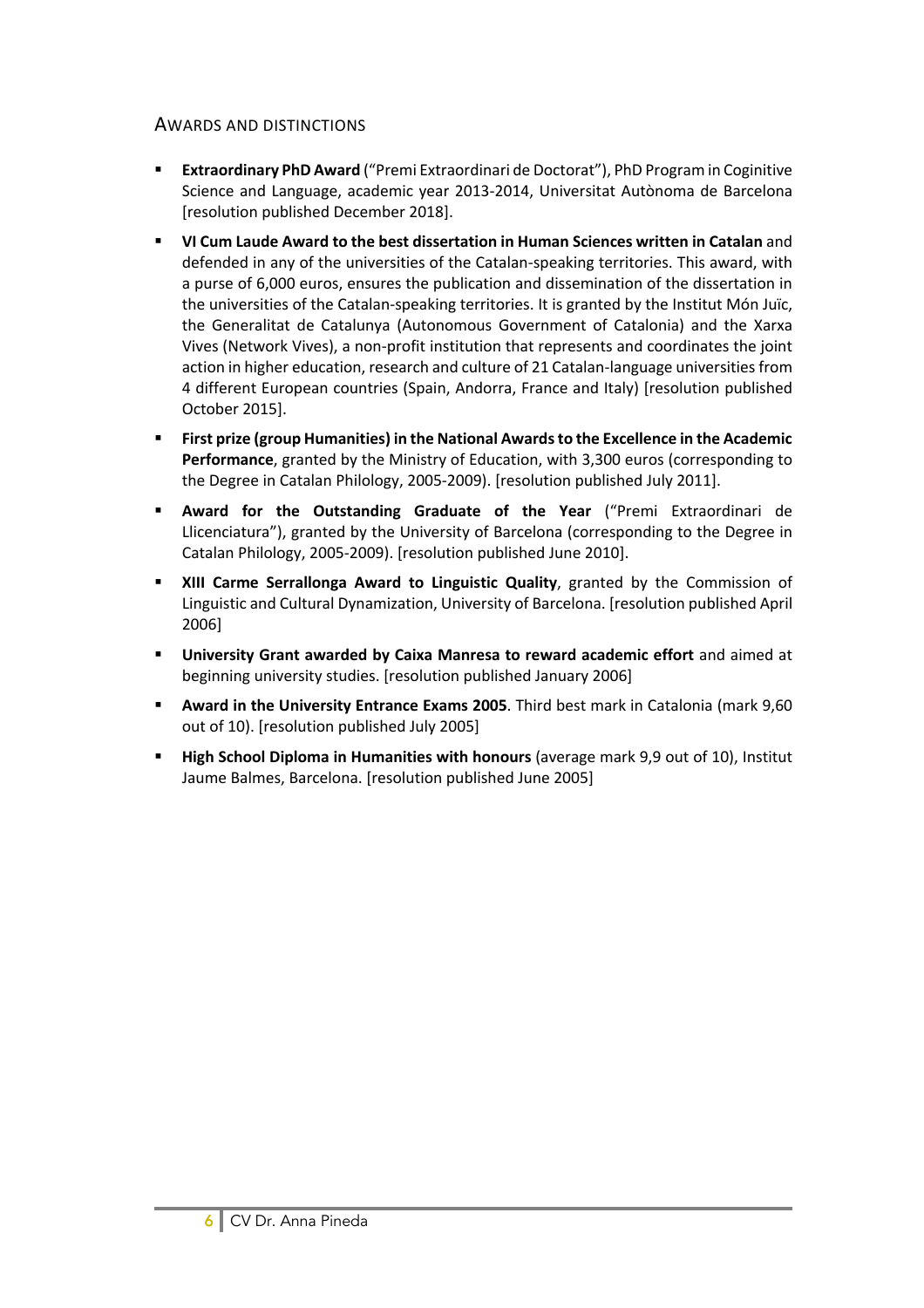## FUNDED RESEARCH PROJECTS

\_\_\_\_\_\_\_\_\_\_\_\_\_\_\_\_\_\_\_\_

\_\_\_\_\_\_\_\_\_\_\_\_\_\_\_\_\_\_\_\_\_

Title: *Redes de variación microparamétricas en las lenguas románicas* Reference: FFI2017-87140-C4-1-P Funding entity: Ministry of Economy and Competitiveness of the Spanish Government Participating institutions: Universitat Autònoma de Barcelona Timeline: January 2018 – December 2021 Number of researchers: 20 Funding amount: 48,400 € Main researchers: Dr. Jaume Mateu (UAB), Dr. Ángel Gallego (UAB) Tasks: External researcher.

Title: *CoRaLHis* 'Comparing Romance Languages through History' Funding entity: Projet Emergence funded by Idex Super - Alliance Sorbonne Université Participating institutions: Sorbonne Université Timeline: July 2019 – December 2021 Number of researchers: 3 Funding amount: 68,106 € Main researchers: Dr. Anne Carlier (Sorbonne Université) Tasks: Full-time researcher.

Title: *Elaboració d'un corpus oral dialectal del valencià col·loquial (CorDiVal)* Reference: GV/2017/094 Funding entity: Generalitat Valenciana Participating institutions: Universitat de València, Universitat d'Alacant Timeline: December 2017 – November 2019 Number of researchers: 6 Funding amount: 16,000 € Main researchers: Dr. Andreu Sentí (UV) Tasks: Collaborator.

Reference: 2017-1R40306

\_\_\_\_\_\_\_\_\_\_\_\_\_\_\_\_\_\_\_\_\_

\_\_\_\_\_\_\_\_\_\_\_\_\_\_\_\_\_\_\_\_\_

Timeline: December 2017 – December 2020

Main researcher: Dr. Irantzu Epelde (Centre National de la Recherche Scientifique) Task: External researcher.

Title: *Médias et langues au Pays Basque: code-mixing chez les professionnels de la télévision & radio* (MELAN)

Funding entity: Région Nouvelle Aquitaine, Office Public de la Langue Basque, Communauté d'Agglomération Pays Basque

Funding amount: 50,060 € (29,130 € Région Nouvelle Aquitaine, 1,130 € Office Public de la Langue Basque; 9,800 € Communauté d'Agglomération Pays Basque)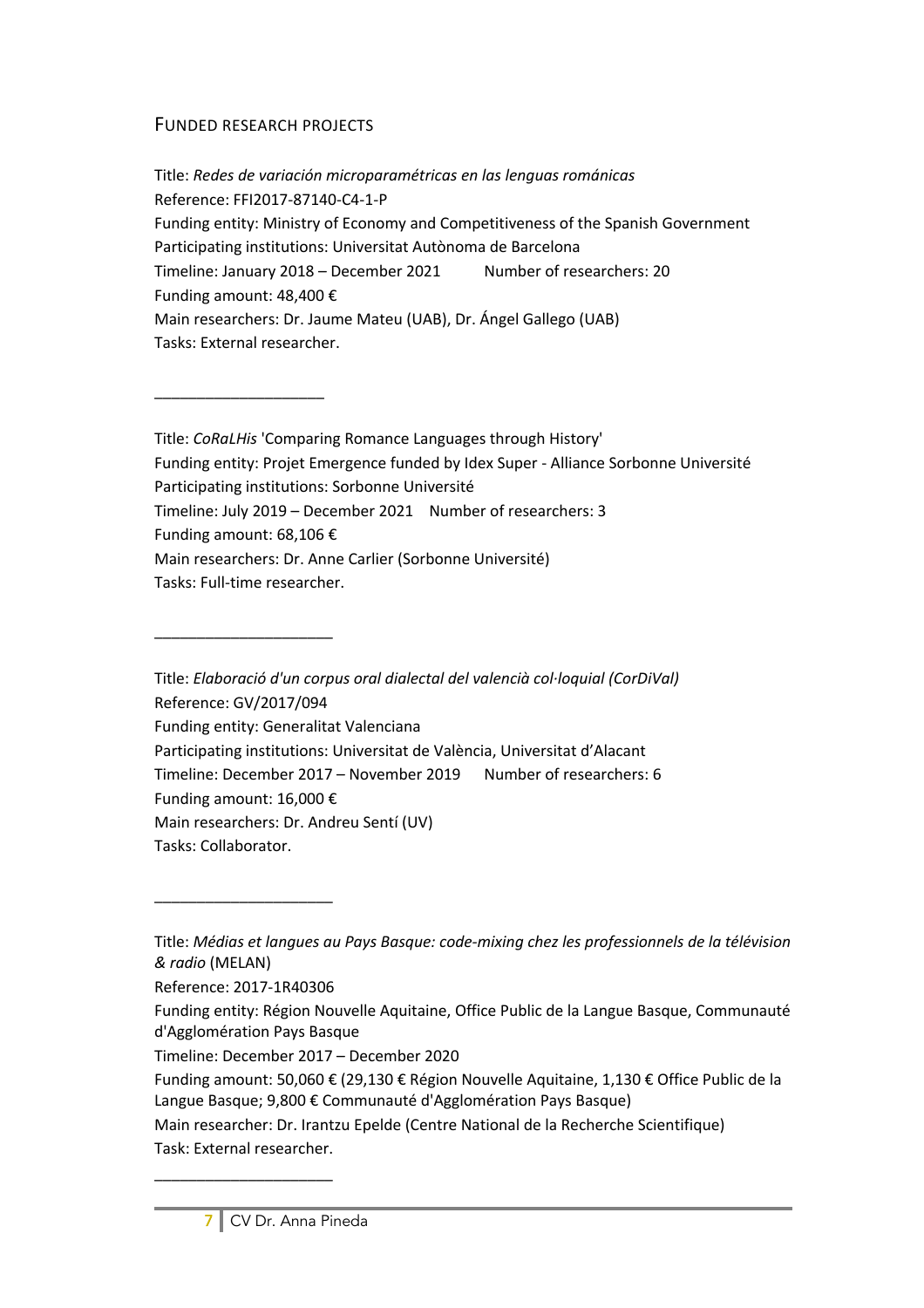Title: *Bas&Be: Explaining syntactic variation: Basque and Beyond* Participating institutions: University of the Basque Country (UPV/EHU), Deusto University, CNRS-IKER UMR 5478, CUNY and University of Illinois at Urbana-Champaign. Timeline: January 2016 - present Tasks: External consultant.

Including the following projects: *Towards a theory of syntactic (micro)variation: Basque and beyond* Reference: FFI2014-51878-P Funding entity: Ministry of Economy and Competitiveness of the Spanish Government Timeline: January 2015 – December 2018 Number of researchers: 12 Main researcher: Dr. Beatriz Fernández (University of the Basque Country) *AThEME— Advancing the European Multilingual Experience* Reference: EC FP7/SSH-2013-1 AThEME (613465) Funding entity: European Commission Timeline: March 2014 – March 2019 Main researcher: Lisa L. Cheng (Leiden University) Coordinated Project involving a consortium of 17 European research groups.

*The Bilingual Mind* Reference: IT665-13 Funding entity: Basque Government Timeline: 2013-2018 Number of researchers: 18 Main researcher: Itziar Laka (University of the Basque Country)

\_\_\_\_\_\_\_\_\_\_\_\_\_\_\_\_\_\_\_\_\_

\_\_\_\_\_\_\_\_\_\_\_\_\_\_\_\_\_\_\_\_\_

\_\_\_\_\_\_\_\_\_\_\_\_\_\_\_\_\_\_\_\_\_

Title: *Variation at the interfaces of syntax with other components of the linguistic system. Subproject: Variation at the lexicon-syntax interface.*

Reference: FFI2014-56968-C4-1-P Funding entity: Ministry of Economy and Competitiveness of the Spanish Government Participating institutions: Universitat Autònoma de Barcelona Timeline: January 2015 – December 2017 Number of researchers: 20 Funding amount: 90,750 € Main researchers: Dr. Jaume Mateu (UAB), Dr. Anna Gavarró (UAB) Tasks: External researcher.

Title: *Group of Theoretical Linguistics*  Reference: 2014 SGR 1013 Funding entity: Generalitat de Catalunya Participating institutions: UAB Timeline: January 2014 – December 2016 Number of researchers: 23 Funding amount: 51,000 € Main researcher: Dr. Gemma Rigau (UAB) Tasks: Full-time researcher.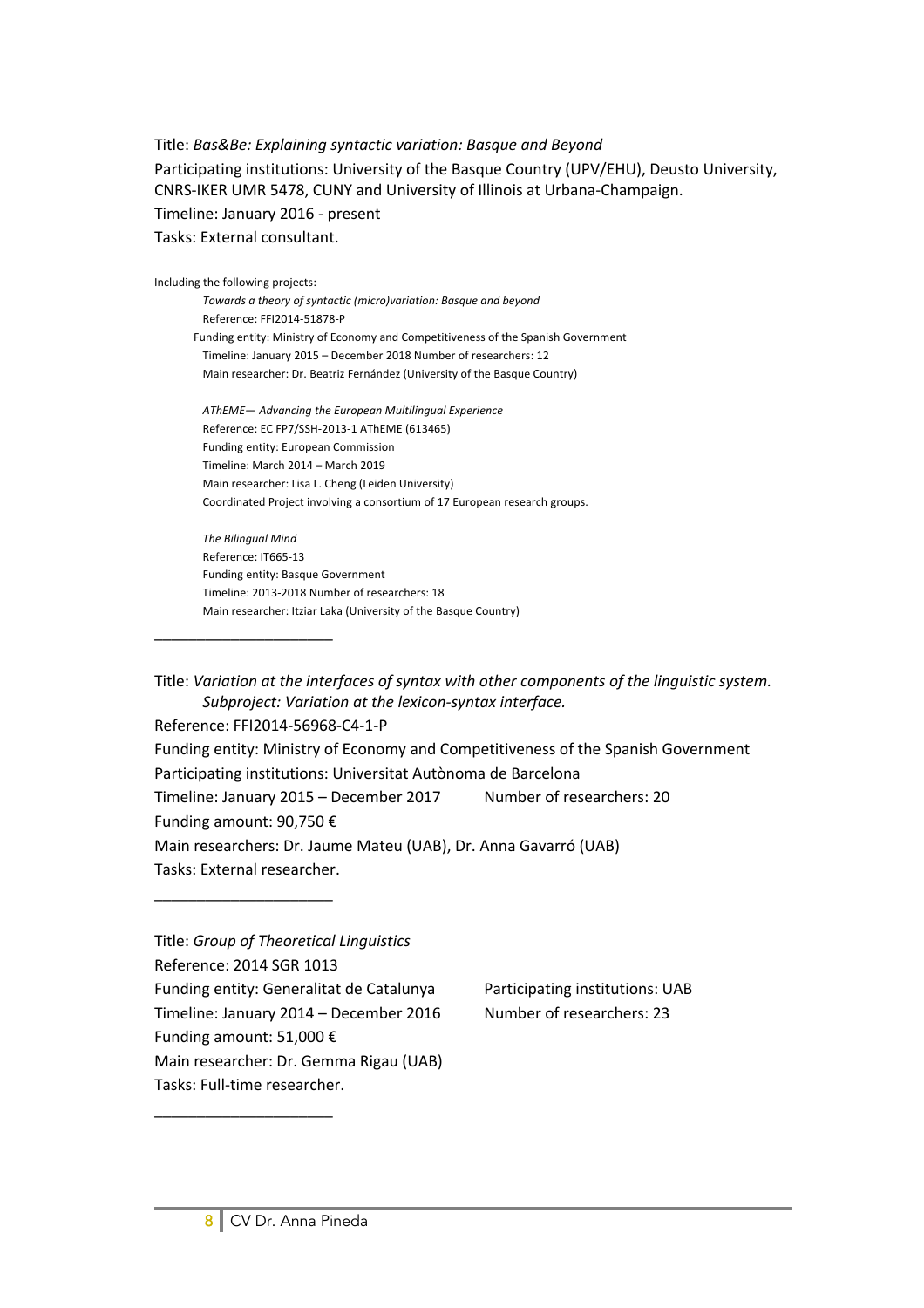Title: *The structure of the infrasentential periphery* Reference: FFI2011-29440-C03-03 Funding entity: Ministry of Economy and Competitiveness of the Spanish Government Participating institutions: UAB Timeline: January 2012 – December 2015 Number of researchers: 13 Funding amount: 44,770 € Main researcher: Dr. Ana Bartra- Kaufmann (UAB) Tasks: Full-time researcher. \_\_\_\_\_\_\_\_\_\_\_\_\_\_\_\_\_\_\_\_\_

Title: *Group of Theoretical Linguistics* Reference: 2009 SGR-1079 Funding entity: Generalitat de Catalunya Participating institutions: UAB Timeline: January 2009 – December 2013 Number of researchers: 23 Funding amount: 44,000 € Main researcher: Dr. Gemma Rigau (UAB) Tasks: Full-time researcher. Title: *Microvariation: Syntactic Features and Morphophonological Realization*. Reference: HUM2006-13295-C02-01 Funding entity: Ministry of Education Participating institutions: UAB Timeline: October 2006 – December 2011 Number of researchers: 25 Funding amount: 225,544 € Main researcher: Dr. Carme Picallo (UAB) Tasks: Full-time researcher.

Title: *Explotación de un corpus oral dialectal: análisis de la variación lingüística y desarrollo de aplicaciones informáticas para la transcripción automatizada* Reference: HUM2004-01504/FILO

Funding entity: Ministerio de Educación y Ciencia y Tecnología

Participating institutions: UB, UPF, University of València, University of the Basque Country, Meertens Instituut Amsterdam (Holland), University of Basel (Switzerland); University of Pau (France); University of Salzburg (Austria)

Timeline: December 2004 – December 2007

Funding amount: 55,820 €

\_\_\_\_\_\_\_\_\_\_\_\_\_\_\_\_\_\_\_\_\_

\_\_\_\_\_\_\_\_\_\_\_\_\_\_\_\_\_\_\_\_\_

Main researcher: Dr. Maria-Rosa Lloret (UB)

Title: *The sounds of Catalan: The creation of technological resources for the teaching and self-guided learning of phonetics (Interuniversity Innovation in Teaching Project).* Reference: 2008MQD00189

Funding entity: Casa de les Llengües, UB, Institut Ramon Llull, Generalitat de Catalunya Participating institutions: UB, UAB, University of Lleida, Rovira i Virgili University.

Timeline: December 2006 – September 2009 Number of researchers: 12

Funding amount: 9.600 €

Main researcher: Dr. Joan Solà (UB)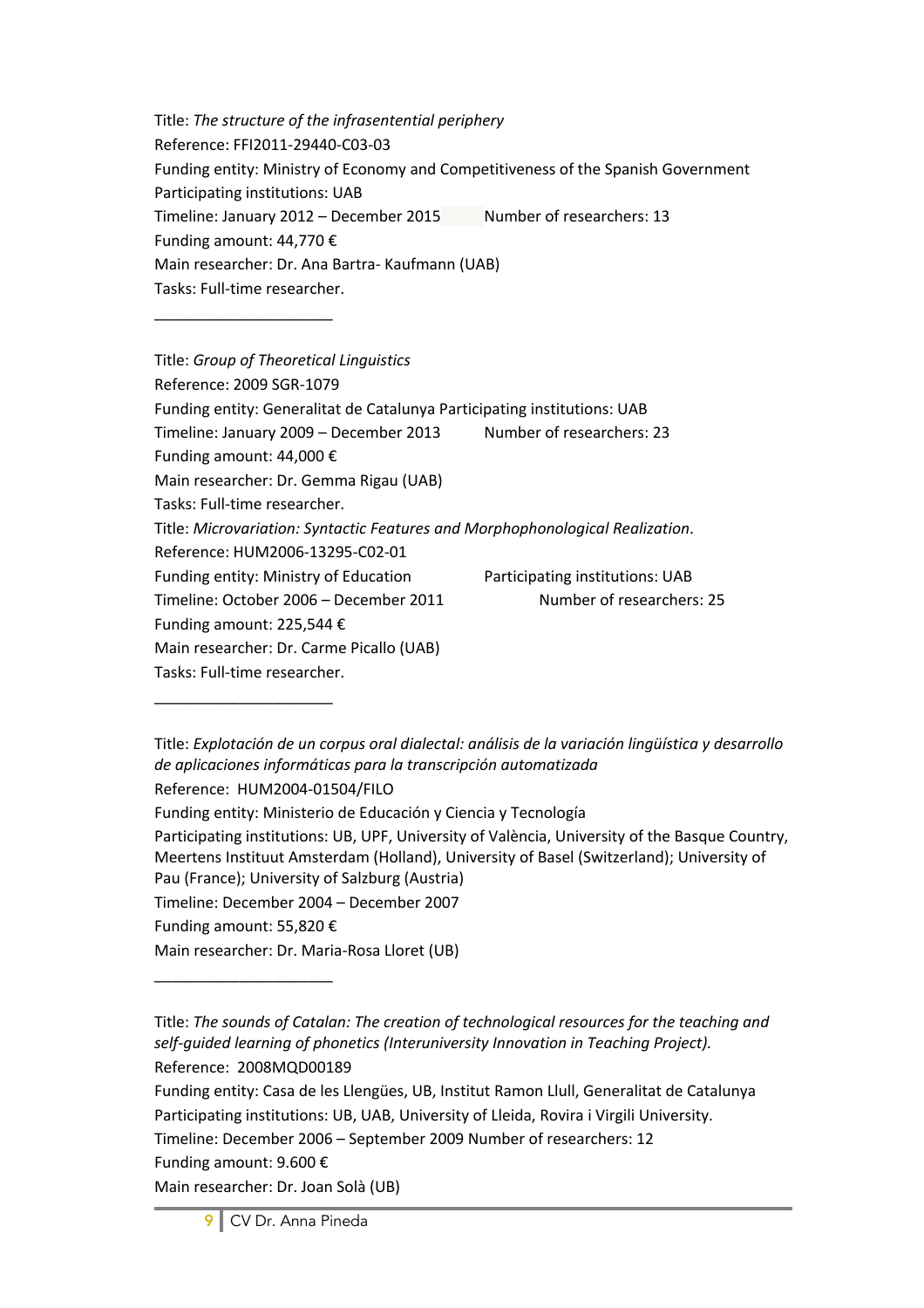Title: *Adaptation and standardization of basic and cognitive verbal tools (Neuroma.cat) for the diagnosis of neurological patients in Catalan language.* 

Participating institutions: UB, Neurology Service of the Hospital del Mar in Barcelona,

Hospital del Mar Medical Research Institute, Barcelona Biomedical Research Park.

Timeline: 2008 – 2010

\_\_\_\_\_\_\_\_\_\_\_\_\_\_\_

Main researcher: Dr. Jordi Peña Casanova (UB)

Reference: NN.CAT.001, 2009/3691/I

Funding entity: Ministry of Education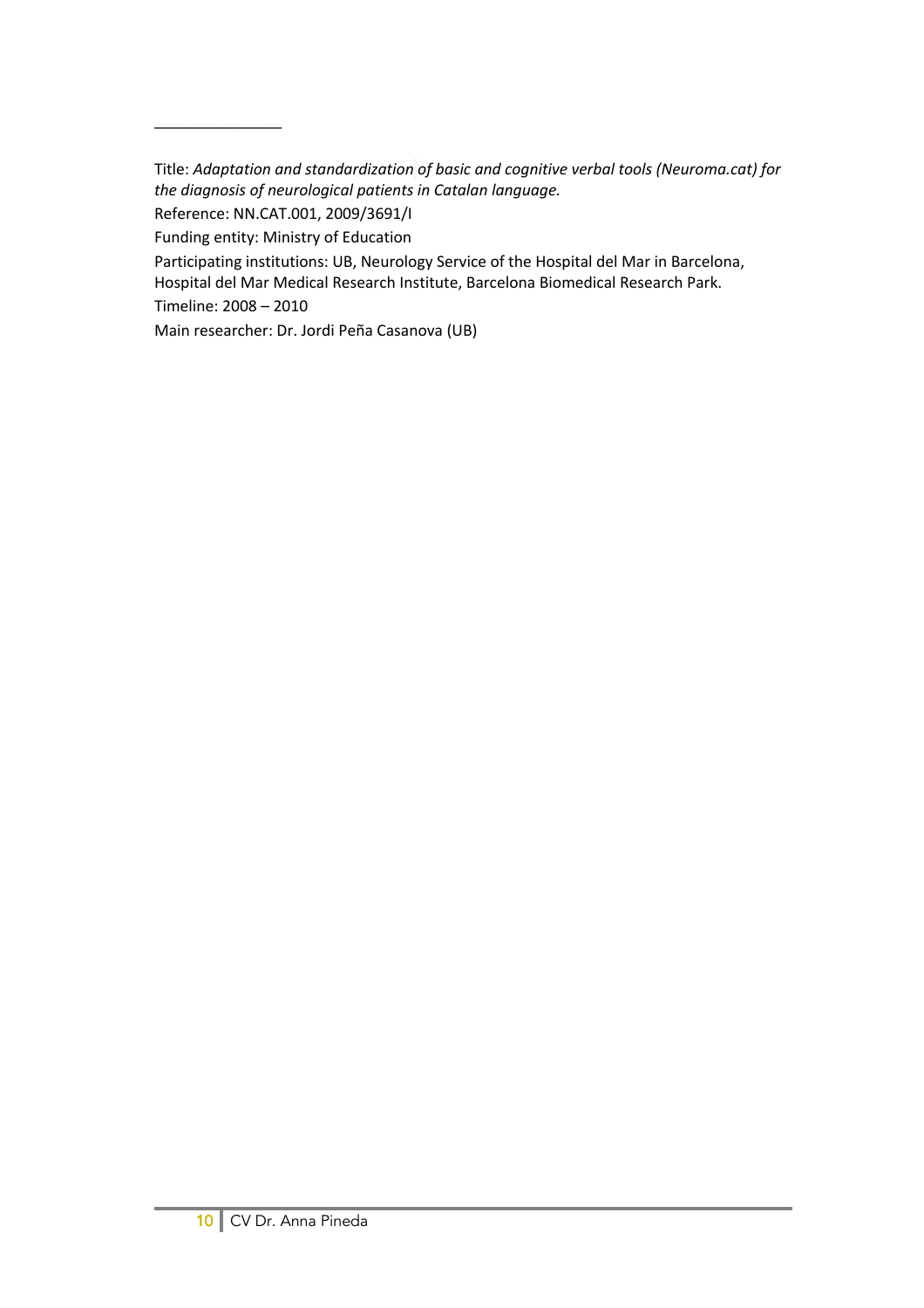# PUBLICATIONS

#### **INTERNATIONAL PEER-REVIEWED SCIENTIFIC JOURNALS**

- Pineda, A. & M. Sheehan (in press): 'A Cyclic Agree account of the Romance *faire*-infinitive: new evidence from Catalan', *Syntax*.
- Odria, A. & A. Pineda (in press): 'Osagarrien Markapen Bereizgarria hizkuntza ukipenaren argitan: euskararen, katalanaren eta gaztelaniaren arteko konparazioa'*. Lapurdum, Euskal ikerketen aldizkaria / Revue d'études basques / Revista de estudios vascos. / Basque studies review.*
- Irimia, M. & A. Pineda (2022): 'Differential object marking in Catalan: descriptive and theoretical aspects', *Linguistic variation*, 22(1), 324-384. DOI: 10.1075/lv.20009.iri
- Irimia, M. & A. Pineda (2021): 'On the setting of scales in the diachrony of Differential Object Marking', *Journal of Historical Syntax*, 5, article 8, 1-41. DOI: 10.18148/hs/2021.v5i1-13.38
- Pineda, A. & A. Odria (2021): 'Estudi comparatiu del marcatge diferencial d'objecte en situacions de contacte lingüístic (català-espanyol i basc-espanyol)'*. Treballs de Sociolingüística Catalana*, 31 (special issue: *L'estandardologia comparada: teoria i pràctica*), 47-62. DOI: 10.2436/20.2504.01.177
- Acedo-Matellán, V., T. Biberauer, J. Mateu & A. Pineda (ed.) (2021): 'Into adpositions: new formal perspectives on the structure of the PP and its variation'. *Linguistic Variation*, 21(1), 1-11. DOI: 10.1075/lv.21.1
- Pineda, A. & A. Berro (2020): 'Hybrid intransitives in Basque'. *Glossa: A Journal of General Linguistics*, 5(1), 22, 1-28. DOI: 10.5334/gjgl.824
- Pineda, A. (2020): 'Double object constructions in Romance: the common denominator'. *Syntax*, 23(3), 203-240*.* DOI: 10.1111/synt.12193
- Pineda, A. (2020): 'From Dative to Accusative. An Ongoing Syntactic Change in Romance'. *Probus. International Journal of Romance Linguistics*, 32(1), 129-173.
- Pineda, A. (2020). 'Surgimiento y expansión del marcado diferencial de objeto en la diacronía del catalán'. *Scriptum digital. Revista de corpus diacrónicos y edición digital en lenguas iberorrománicas*, 9, 117-144.
- Pineda, A. (2019): 'The role of dative clitic doubling in Romance ditransitives. What nonagreeing dative clitics can tell us about it', *Revue Roumaine de Linguistique*, LXIV, 4, 387-408.
- Irimia, M. & A. Pineda (2019): 'Differential objects and datives. A homogenous class?', *Lingvisticae Investigationes*, 42(1), 1-7. DOI: 10.1075/li.00026.iri
- Pineda, A. (2019): 'Aspectes de la transitivitat en els inicis del català modern', *Caplletra. Revista Internacional de Filologia*, 66, 207-236. DOI: 10.7203/Caplletra.66.13510
- Pineda, A. (2018): 'Li-per-els[i] o la despronominalització del clític datiu en català: un fenomen incipient', *Quaderns de Filologia-Estudis lingüístics*, 23 (Special Issue: «Els mecanismes de referència en la interfície gramàtica-discurs. Cohesió, coherència i cognició»), 247-281. DOI: 10.7203/qf.23.13530
- Pineda, A. (2018): 'Acostament al marcatge diferencial d'objecte als inicis del català modern'*, eHumanista/IVITRA* 14 (Special issue *Gramàtica del Català Modern (1601- 1833)*), 570-596.
- Llop, A. & A. Pineda (2018): 'Syntactic Microvariation in Catalan. The *Microvariació.cat* initiative', *Revue Roumaine de Linguistique*, LXIII, 3, 271-280.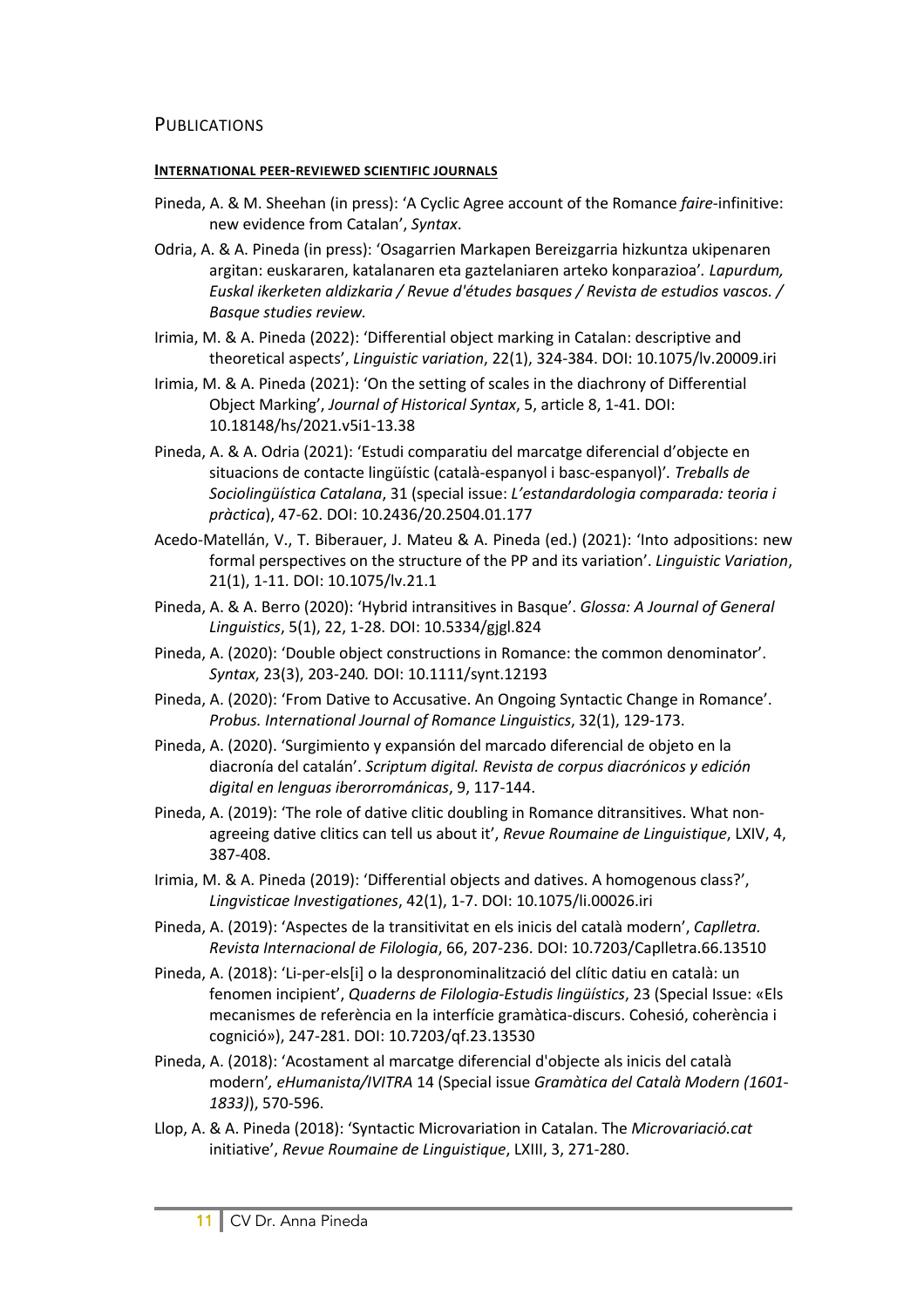- Lamiroy, B. & A. Pineda (2017): 'Grammaticalization across Romance languages and the pace of language change. The position of Catalan', *Lingvisticae Investigationes*, 40 (2), 304-331. DOI: 10.1075/li.00007.lam
- Pineda, A. & C. Royo (2017): 'Differential indirect object marking in Romance (and how to get rid of it)', *Revue Roumaine de Linguistique*, LXII, 4 (Special issue: *Differential Object Marking in Romance: some more pieces of the puzzle*), 445-462.
- Pineda, A. (2015): 'Katalanaren bariazio sintaktikoa: ikuspegi orokorra eta kasu zehatzak', *Lapurdum, Euskal ikerketen aldizkaria / Revue d'études basques / Revista de estudios vascos / Basque studies review* (Bayonne) (Special issue), 207-234. DOI: 10.4000/lapurdum.2670
- Cerrudo, A., Á. Gallego, A. Pineda & F. Roca (2015): 'ASinEs: Prolegómenos de un atlas de la variación sintáctica del español.' *Linguamática* (Braga), 7(2), 59-69.
- Pineda, A. (2015): 'Del datiu a l'acusatiu. Un canvi sintàctic en procés en llengües romàniques i basc'. *Llengua & Literatura* (Barcelona), 25, 73-97. DOI: 10.2436/20.2502.01.74. ISSN (printed version): 0213-6554 / ISSN (electronic version): 2013-9527.
- Pineda, A. (2013): 'Double Object Constructions and dative/accusative alternations in Spanish: a unified account'. *Borealis, An International Journal of Hispanic Linguistics* (Tromsø, Norway), 2(1), 57-115. DOI: 10.7557/1.2.1.2524.

## **EDITED SPECIAL ISSUES OF INTERNATIONAL PEER-REVIEWED SCIENTIFIC JOURNALS**

- Pineda, A. (ed.) (2022): *Differential object marking in Romance languages*. Special issue of *Caplletra. Revista Internacional de Filologia*.
- Acedo-Matellán, V., T. Biberauer, J. Mateu & A. Pineda (ed.) (2021): *Into adpositions: new formal perspectives on the structure of the PP and its variation*. Special issue of *Linguistic Variation*, 21(1).
- Irimia, M. & A. Pineda (ed.) (2019): Differential objects and datives. A homogenous class? Special issue of *Lingvisticae Investigationes*, 42(1).

## **BOOKS**

- Pineda, A. (2020). *Pompeu Fabra. Obres completes. Índexs. Complecions, addicions i esmenes*, vol. 10 [collection directed by J. Mir & J. Solà]. Barcelona, València, Palma: Institut d'Estudis Catalans, Edicions 62, Edicions 3i4, Editorial Moll. ISBN: 978-84- 7588-740-1.
- Pineda, A. (2016): *Les fronteres de la (in)transitivitat. Estudi dels aplicatius en llengües romàniques i basc* [published and revised version of the PhD dissertation]. Barcelona: Institut d'Estudis Món Juïc. Col·lecció Cum Laude, 6. ISBN: 978-84- 945343-3-1.
- Fernández, B. [author] & Pineda, A. [text adaptation/text recreation for Catalan-speaking readers, and translation into Catalan] (2016): *Basc per a catalanoparlants (O de com dues llengües tan diferents s'assemblen tant)*. Barcelona: Voliana. ISBN: 978- 84-944848-7-2.

## **EDITED BOOKS**

Corr, A. & A. Pineda (in press): *Theoretical Linguistics in the Pre-University Classroom*. Oxford: Oxford University Press. *Proceedings of The British Academy.*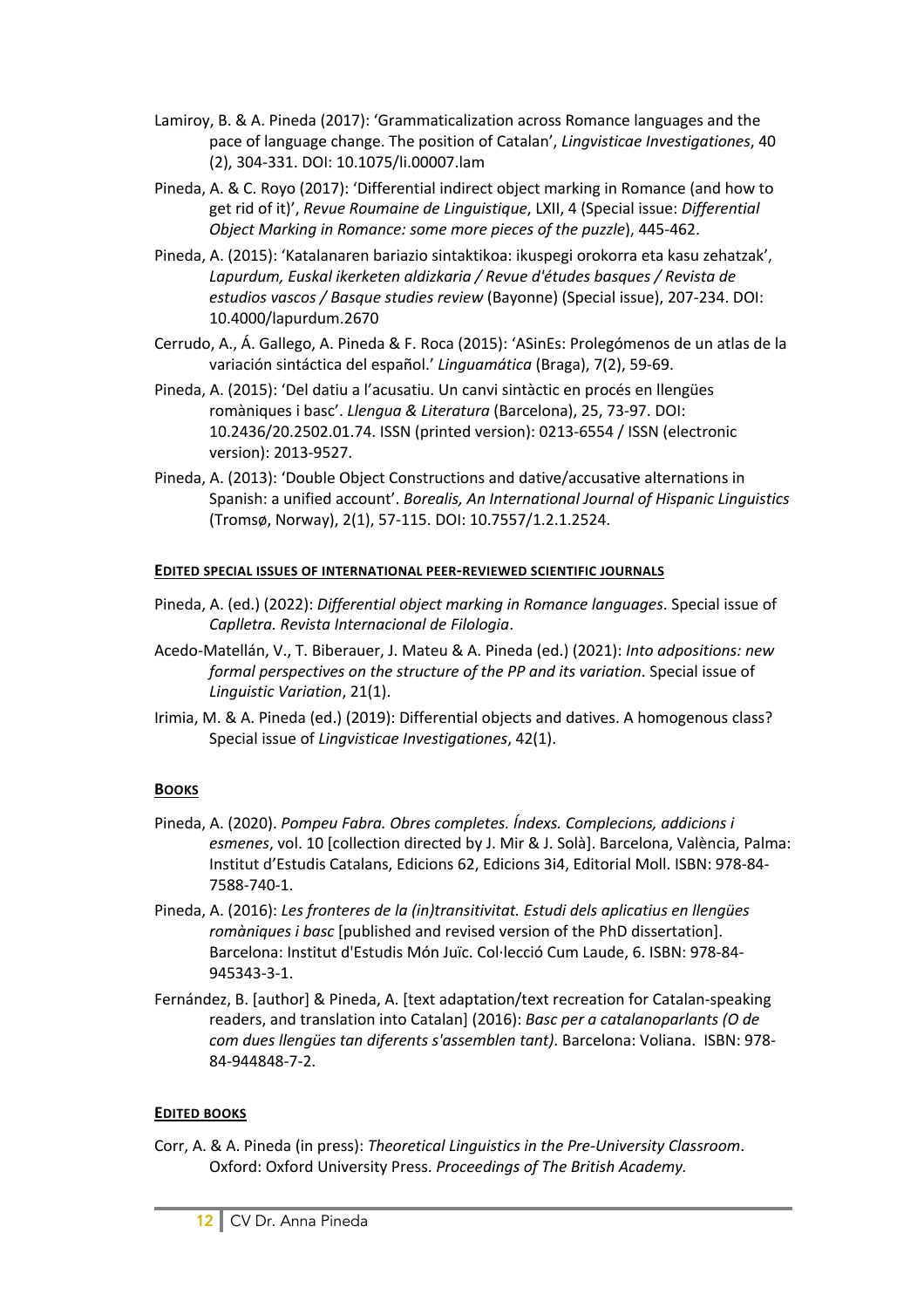Pineda, A. (main editor) & J. Mateu (ed.) (2020): *Dative constructions in Romance and beyond*. Berlin: Language Science Press. *Open Generative Syntax Series.* 418 p. ISBN: 978-3-96110-250-1. ISBN (digital): 978-3-96110-249-5.

# **BOOK CHAPTERS**

- Pineda, A. (in press). El complement directe (I): El marcatge diferencial d'objecte. In Josep Martines, Manel Pérez-Saldanya & Gemma Rigau (ed.): *Gramàtica del català antic / Old Catalan Grammar*. John Benjamins.
- Pineda, A. (in press). El complement directe (II): Aspectes de la transitivitat. In Josep Martines, Manel Pérez-Saldanya & Gemma Rigau (ed.): *Gramàtica del català antic / Old Catalan Grammar*. John Benjamins.
- Pérez-Saldanya, M. & A. Pineda (in press): Les construccions causals i finals. In Josep Martines, Manel Pérez-Saldanya & Gemma Rigau (ed.): *Gramàtica del català antic / Old Catalan Grammar*. John Benjamins.
- Odria, A. & Pineda, A. (in press): A micro-comparative approach to DOM in languagecontact environments: the case of Catalan, Basque and Spanish. In Monica Irimia & Alexandru Mardale (eds.): *Differential Object Marking in Romance: towards microvariation*. John Benjamins.
- Acedo-Matellán, V., Mateu, J., & A. Pineda (in press): Argument structure and realization. In A. Ledgeway & M. Maiden (eds.): *The Cambridge Handbook of Romance Linguistics*. Cambridge: Cambridge University Press.
- Pineda, A. (2021): The role of SE and NE in Romance verbs of motion. Evidence from Catalan, Italian, Aragonese and Spanish varieties. In Grant Armstrong & Jonathan MacDonald (ed.): *Unraveling the complexity of the SE clitic.* Berlin: Springer (series *Studies in Natural Language and Linguistic Theory*), p. 265-290. ISBN: 978-30-3057-003-3.
- Cerrudo, A., & A. Pineda (2021): 'ASinEs. An interactive atlas for the study of syntactic variation of Spanish'. In A. Cerrudo, Á. Gallego & F. Roca (eds.): *Syntactic Geolectal Variation. Traditional approaches, current challenges and new tools.* Amsterdam/Philadelphia: John Benjamins, p. 297-318. ISBN: 978-90-2721-051-7
- Pineda, A. (2021): El marcatge diferencial d'objecte en català (i Fabra). In M. Àngel Pradilla (ed.), *De llengua i societat: De la proposta fabriana a la reforma normativa de l'IEC*. Barcelona: Institut d'Estudis Catalans, 211-222. ISBN: 978-84-9965-586-4.
- Pineda, A. (2021): The development of DOM in the diachrony of Catalan: (dis)similarities with respect to Spanish. In Johannes Kabatek, Philipp Obrist & Albert Wall (ed.): *Differential Object Marking in Romance - The third wave*. Berlin: De Gruyter, 243- 277. ISBN: 978-31-1064-656-6.
- Irimia, M. & A. Pineda (2021): Differential object marking and scale reversals. In Sergio Baauw, Luisa Meroni & Frank Drijkoningen (eds.), *Romance Language and Linguistic Theory.* Amsterdam/Philadelphia: John Benjamins, 117-130. ISBN: 978-31-1064-656-6.
- Pineda, A. & J. Mateu (2020): Introduction. In Anna Pineda (main editor) & Jaume Mateu (editor): *Dative constructions in Romance and beyond*. Berlin: Language Science Press. Open Generative Series, iii-xiii.
- Pineda, A. (2020): La (in)transitivitat en Fabra: Aspectes clau. In Josep Murgades, Neus Nogué & Eloi Bellés (ed.), *Pompeu Fabra, a la Universitat i de la Universitat*. Barcelona: Edicions de la Universitat de Barcelona, 139-165. ISBN: 978-84-9168-333-9.
- Sheehan, M. & Pineda, A. (2019): Non-nominal arguments and transitivity in Romance and Scandinavian. In Ken Ramshøj Christensen, Henrik Jørgensen & Johanna L. Wood (eds.): *The sign of the V – Papers in Honour of Sten Vikner*. Aarhus: Aarhus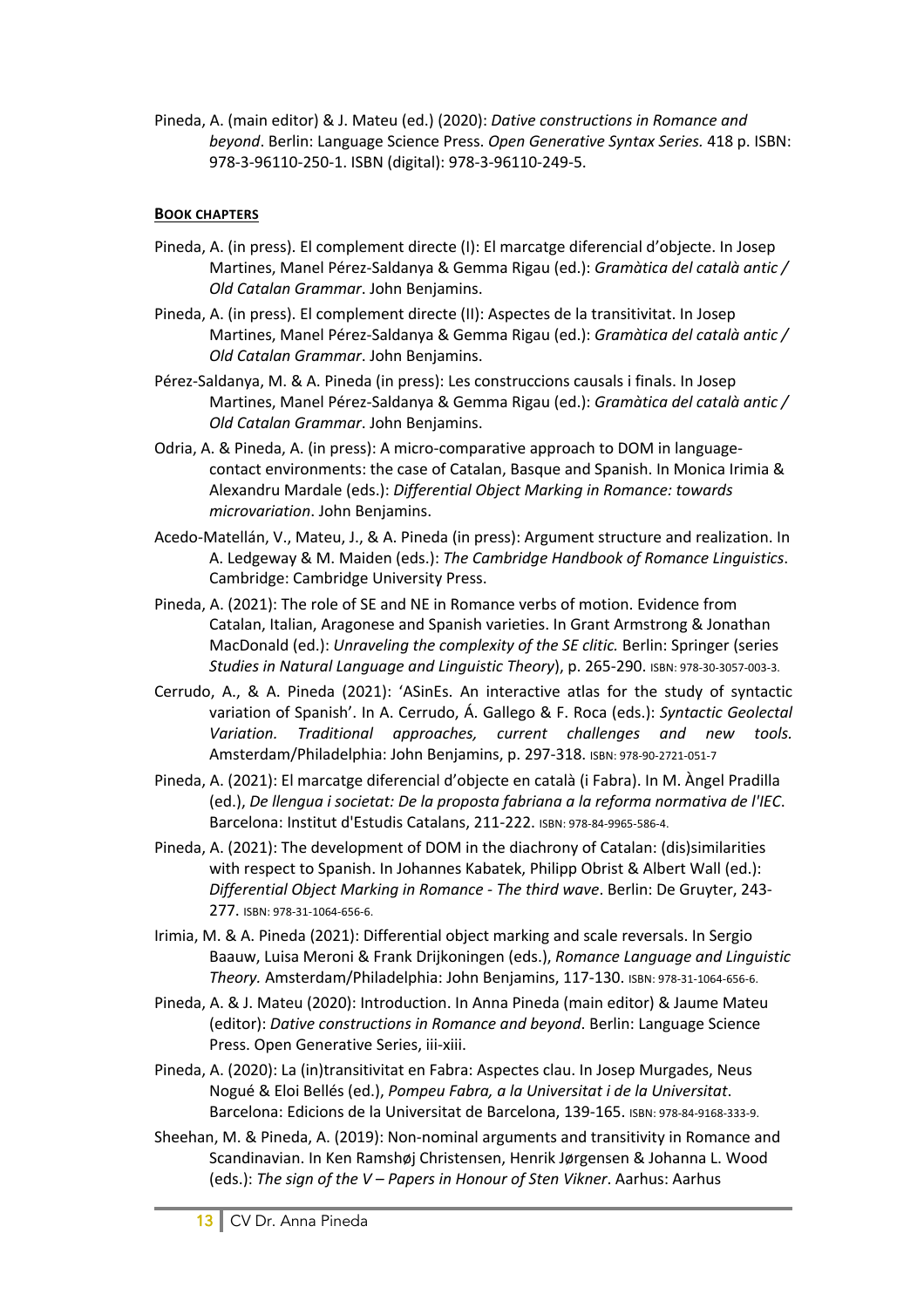Universitet Library Scholarly Publishing Services, p. 573-590*.* ISBN: 978-87-7507- 461-7.

- Pérez-Saldanya, M. & A. Pineda (2019): Car puys que axí és, yo só prest. Les conjuncions causals en el Curial e Güelfa. In Vicent. J. Escartí (ed.): *Nunc Dimittis. Estudis dedicats al professor Antoni Ferrando.* València: Publicacions de la Universitat de València, p. 401-430. ISBN: 978-84-9134-370-7.
- Acedo-Matellán, V. & A. Pineda (2019): Light verb constructions in Basque and Romance. In A. Berro, B. Fernández & J. Ortiz de Urbina (eds.): *Aligning grammars: Basque and Romance*. Series "Grammars and Sketches of the World's Languages". Leiden: Brill, p. 176-220. ISBN: 978-90-04-39538-1.
- Pineda, A. (2018): Overt and covert ditransitivity in Romance: From double object constructions to case alternations. In Agnes Korn & Andrej Malchukov (ed.): *Ditransitive constructions in a cross-linguistic perspective*. Wiesbaden: Reichert Verlag, 77-94. ISBN: 978-3-95490-373-3.
- Pineda, A. (2018): Causativization of verbs of motion in Romance languages. In P. Ordóñez & L. Repetti (eds.): *Romance Languages and Linguistic Theory 14*. Amsterdam / New York: John Benjamins, p. 245-262. ISBN: 978-90-2720-097-6.
- Pineda, A. (2014): What lies behind dative/accusative alternations in Romance. In S. Marzo & K. Lahousse (eds.): *Romance Languages and Linguistic Theory 2012*. Amsterdam/Philadelphia: John Benjamins, p. 123-139. ISBN: 978-90-2720-386-1.
- Pineda, A. (2013): La recepció de Pompeu Fabra. Bibliografia sobre Fabra. In J. Mir & J. Solà (eds.): *Pompeu Fabra. Obres completes*, vol. 9. Barcelona, València, Palma: Institut d'Estudis Catalans, Edicions 62, Edicions 3i4, Editorial Moll, p. 771-837. ISBN: 978- 84-7588-373-1.
- Pineda, A. (2013): Double object constructions in Spanish (and Catalan) revisited. In S. Baauw, F. Drijkoningen, L. Meroni & M. Pinto (ed.): *Romance Languages and Linguistic Theory 2011*. Amsterdam/Philadelphia: John Benjamins, p. 193-216. ISBN 978-90-2720-385-4.
- Pineda, A. (2012): Transitividad y afectación en el entorno lingüístico romance y eusquérico. In X. Viejo (ed.): *Estudios sobre variación sintáctica peninsular*. Oviedo: Trabe / Seminariu de Filoloxía Asturiana de la Universidad de Oviedo, p. 31-73. ISBN: 978- 84-8053-715-5.

## **PEER-REVIEWED CONFERENCE PROCEEDINGS**

- Irimia, M. & Pineda, A. (2019): Differential object marking and Scales: Insights from Romance diachrony. *Proceedings of the Linguistic Society of America*, vol. 4, 57, 1- 15. ISSN (online): 2473-8689. https://doi.org/10.3765/plsa.v4i1.4561
- Llop, A. & Pineda, A. (2017): L'estudi de la variació sintàctica en català: On som i cap on anem? In Manuel Pérez Saldanya & Rafael Roca i Ricart (ed.): *Actes del XVIIè Col·loqui Internacional de Llengua i Literatura Catalanes: Universitat de València, 7- 10 de juliol de 2015*. Barcelona: Institut d'Estudis Catalans [online], p. 527-542. ISBN 978-84-9965-363-1
- Pineda, A. (2013): L'alternança acusatiu / datiu en els verbs de transmissió, reflex de la Ubicació / Destinació. In E. Casanova & C. Calvo (ed.): *Actas del XXVI Congreso Internacional de Lingüística y de Filología Románicas*. Berlin: De Gruyter, p. 311- 324. ISBN 978-3-11-029984-7.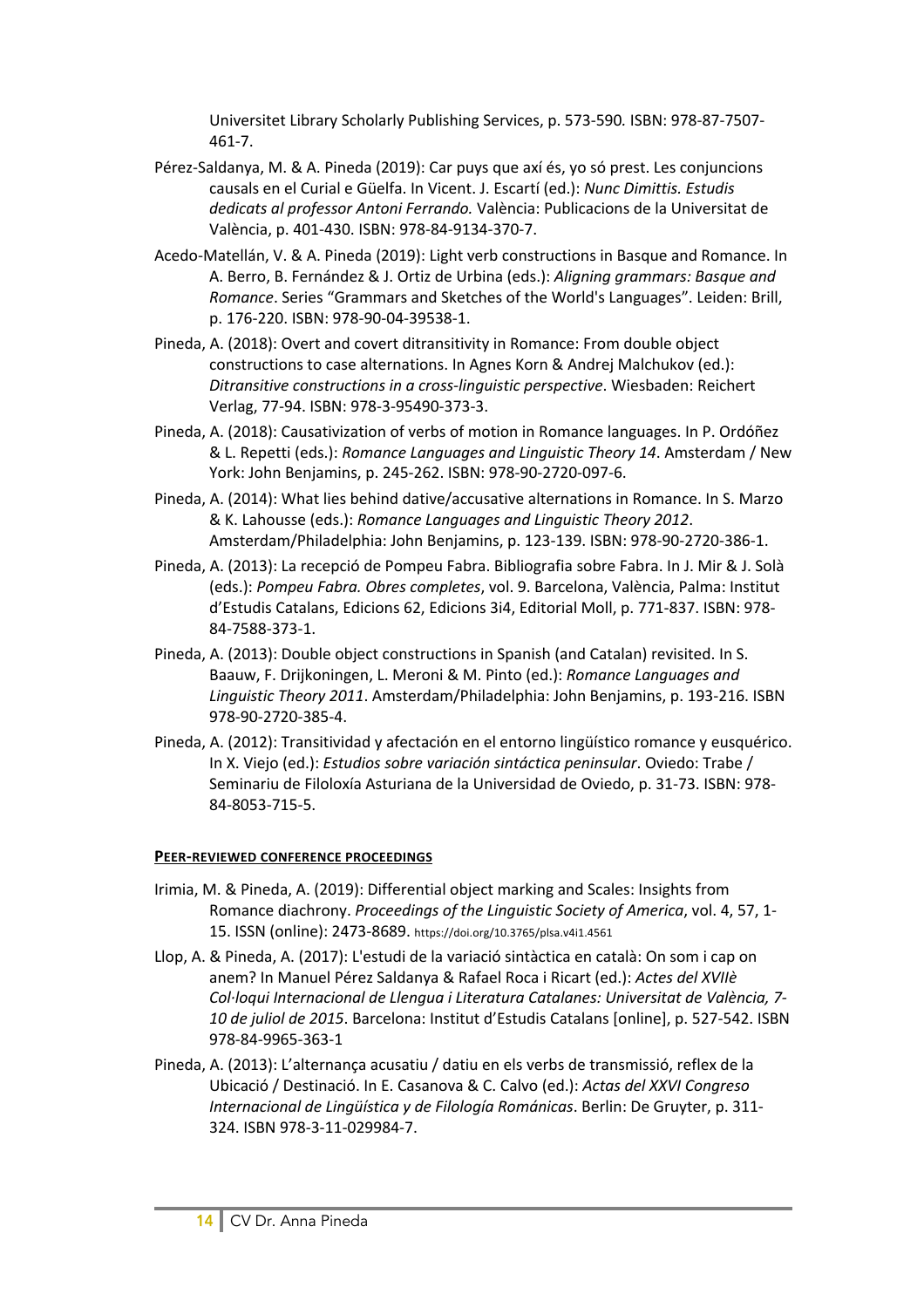- Pineda, A. (2013): Romance double object constructions and transitivity alternations. In E. Boone, M. Kohlberger & M. Schulpen (ed.): *Proceedings of ConSOLE XX*. Leiden: SOLE, p. 185-211. ISSN: 1574-499X.
- Pineda, A. (2010): La sintaxis léxica nos llama: los verbos de la clase telefonear en lenguas romances i euskera. *Actas del XXXIX Simposio de la Sociedad Española de Lingüística*. Digital format (CD ROM), no pages. ISBN 978-84-693-8655-2.

### REVIEWS

- Pineda, A. (2014): 'Més que un clític'. *Els Marges* (Barcelona), 102, p. 115-116. Review of C. Boeckx & Tx. Martin (2013): *El clític datiu és més que un clític*. Lleida: Pagès editors.
- Pineda, A. (2012): 'El datiu en català'. *Llengua & Literatura* (Barcelona) 22, p. 171-184. Review of M. T. Ynglès (2011): *El datiu en català: una aproximació des de la lingüística cognitiva*. Barcelona: Publicacions de l'Abadia de Montserrat.
- Pineda, A. & A. Sentí (2010): 'Introducció a l'estudi del lèxic'. *Llengua & Literatura* (Barcelona) 21, p. 407-424. Review of E. de Miguel (ed.) (2009): *Panorama de la lexicología*. Barcelona: Ariel.

### **OTHER PUBLICATIONS**

- Pineda, A. & N. Martín (2022): 'El complement indirecte: un desconegut? Complements indirectes argumentals i no argumentals'. *ReGrOC*. *Revista de Gramàtica Orientada a les Competències*.
- Paradís, A. & A. Pineda (2020): 'Qüestions terminològiques en l'ensenyament de la gramàtica catalana: els verbs transitius i la distinció argument/adjunt'. *ReGrOC*. *Revista de Gramàtica Orientada a les Competències*, 3(1), 147-163.
- Llop, A.; A. Paradís & A. Pineda, A. (2019): 'L'experiència "Gramàtica comparada" a l'aula'. *ReGrOC. Revista de Gramàtica Orientada a les Competències*, 2(1), 67-88.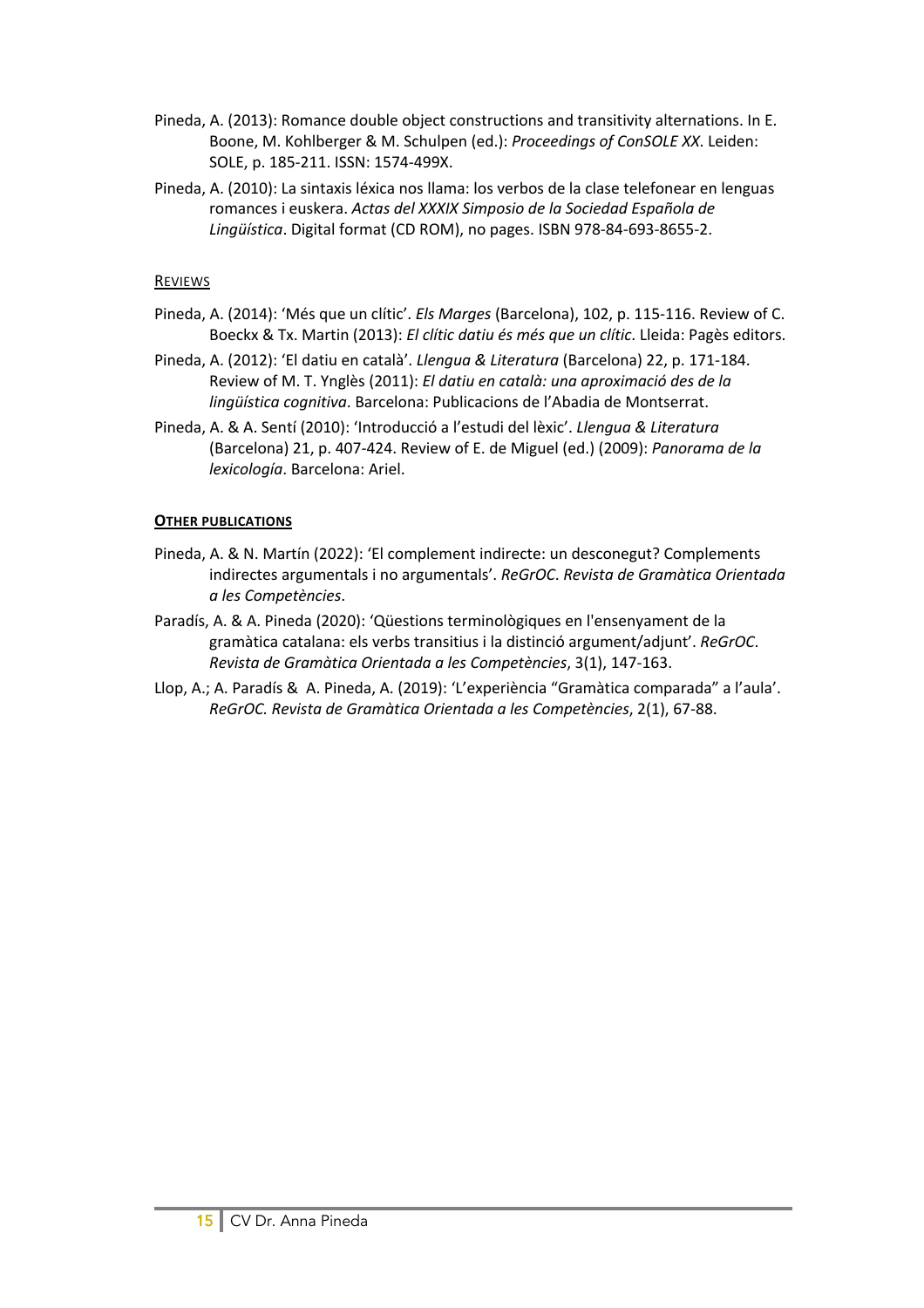## PARTICIPATION IN DISSEMINATION EVENTS

#### **INVITED TALKS AS PLENARY SPEAKER**

- Pineda, A. The contact between Catalan and Spanish: the case of differential object marking. Invited talk at the *International Workshop on Linguistic Consequences of Language Contact,* CNRS-IKER, Centre National de Recherche Scientifique - Centre de recherche sur la langue et les textes basques IKER, Bayonne (France), 26 June 2020. [Held online due to COVID-19.]
- Pineda, A. Qüestions controvertides de la morfosintaxi catalana actual: del doblat de clític al marcatge diferencial d'objecte. Invited talk at the *Jornades de la lingüística catalana a Viena,* University of Vienna (Austria), 12 November 2019.
- Pineda, A. Differential object marking in Catalan varieties. Invited talk at the *Workshop on Microvariation in Romance Differential Object Marking*, INaLCO, Paris (France), 9-10 November 2018.
- Pineda, A. La (in)transitivitat en Fabra: aspectes clau. Invited talk at the *Jornada «Fabra, a la Universitat i de la Universitat»,* Universitat de Barcelona, 9 November 2018.
- Pineda, A. Ditransitivity and dative clitic doubling in Romance languages. Invited talk at the *Workshop on Datives in Discourse*, University of Cologne (Germany), 25-26 October 2018.
- Pineda, A. Grammaticalisation et changement linguistique dans les langues romanes. Quelques notes sur le Catalan. Invited talk at the *Workshop Crossing borders: Romance linguistics and grammaticalization. Workshop in honor of Béatrice Lamiroy / À travers les frontières : linguistique romane et grammaticalisation. Journée d'étude en l'honneur de Béatrice Lamiroy*. KU Leuven (Belgium), 24 February 2017.
- Pineda, A. Romance and Bantu: closer than we thought. Invited talk at the *13th Workshop on Syntax, Semantics and Phonology.* Universitat Autònoma de Barcelona, 30 June - 1 July 2016.

#### **OTHER INVITED TALKS, SEMINARS & COURSES**

- Pineda, A. Norma lingüística i descripció gramatical en català. Què passa amb el complement directe?, *Seminari d'Innovació, Recerca i Professionalització (SIRP)*, Universitat Rovira i Virgili (Tarragona)*,* 9 February 2022.
- Pineda, A. Què es pot fer després de la tesi? Realitats i opcions per continuar la carrera investigadora, *Doctorat en Estudis lingüístics, literaris i culturals. Estudis avançats en lingüística i literatura catalanes*, Universitat de Barcelona*,* 26 November 2021.
- Pineda, A. Differential Object Marking in Catalan: an overview. *NEREUS Research Network Worshop*, Albert-Ludwigs-Universität Freiburg, 23-24 October 2021.
- Pineda, A. Differential Object Marking in Catalan and language contact. *Online workshop on*  Differential Object Marking *in Catalan (and Romance) and language contact*, held online [hosted at Universität zu Köln, 4-5 November 2021
- Pineda, A. Els primers passos de la carrera investigadora. *Màster en Competència Lingüística i Literària: Investigació i Ensenyament*, Universitat de les Illes Balears*,* 16 September 2021. [Held online due to COVID-19.]
- Pineda, A. "Aspectes controvertits de la sintaxi catalana" (4,5 hours). Summer School on Catalan Linguistics, Universitat de les Illes Balears - Institut Ramon Llull, 18-24 July 2021. [Held online due to COVID-19.]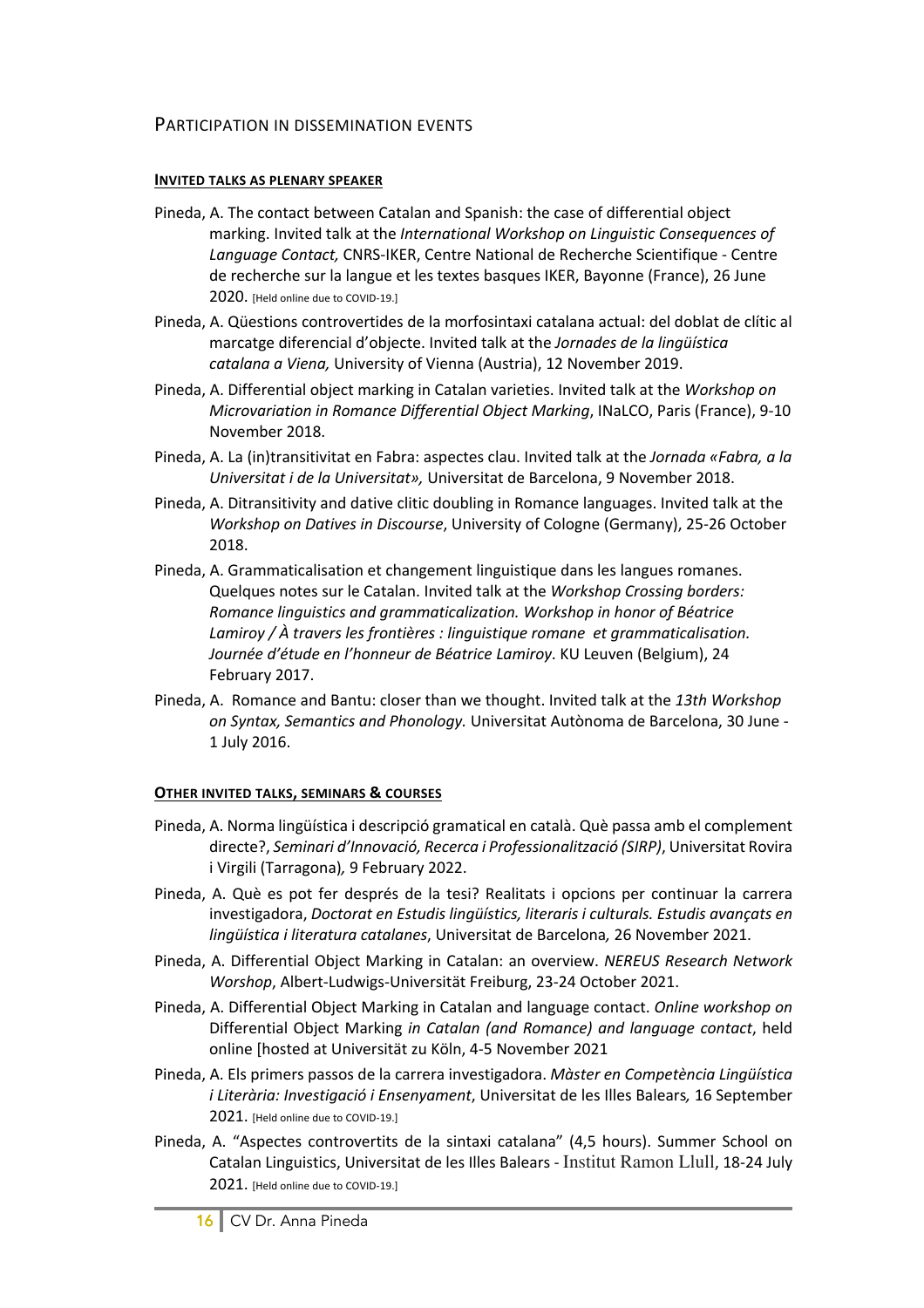- Pineda, A. & N. Martín. La predicació no verbal no oracional: noms i adjectius. Webinar, 26 May 2021. Organised by Cruïlla.
- Pineda, A. & N. Martín. La predicació no verbal oracional: predicatiu i atribut. Webinar, 21 April 2021. Organised by Cruïlla.
- Pineda, A. La mal·leabilitat dels verbs: transitius, inergatius, inacusatius. Curs de l'associació *Gramàtica Orientada a les Competències* (GrOC), *I per comunicar, la gramàtica!*, online, 10 April 2021.
- Pineda, A. & N. Martín. Funcions sintàctiques: Escales i fronteres (II). Webinar, 17 February 2021. Organised by Cruïlla.
- Pineda, A. & N. Martín. Funcions sintàctiques: Escales i fronteres (I). Webinar, 3 February 2021. Organised by Cruïlla.
- Pineda, A. Els primers passos de la carrera investigadora. *Seminari-Taller de l'Associació de Joves Investigadors en Llengua Associació de Joves Investigadors en Llengua i Literatura Catalanes,* 30 January 2020. [Held online due to COVID-19.]
- Pineda, A. El marcaje diferencial de objeto en catalán y el contacto con el español. *IV Encuentro de Dialectos del Español*. *Round table "Fenómenos de contacto: MDO".* Universidad de Extremadura – Universitat Autònoma de Barcelona, 17 December 2020. [Held online due to COVID-19.]
- Pineda, A. Differential Object Marking in Catalan. A controversial issue, from Old Catalan to nowadays. *Research Colloquium of the Institut für Romanistik,* Universität Hamburg, 15 December 2020. [Held online due to COVID-19.]
- Pineda, A. & N. Martín. Aprofundint en les funcions semàntiques. Webinar, 25 November 2020. Organised by Cruïlla.
- Pineda, A. & N. Martín. Dubtes sobre la nova gramàtica. Webinar, 11 November 2020. Organised by Cruïlla.
- Pineda, A. Pursuing a career as a researcher: first steps. *Doctoral Seminars, Programa de doctorat en Traducció i Ciències del Llenguatge,* Universitat Pompeu Fabra, 13 November 2020. [Held online due to COVID-19.]
- Pineda, A. From dative to accusative: an ongoing syntactic change in Romance. *Romance Syntax graduate seminar*, University of Texas, 26 October 2020. [Held online due to COVID-19.]
- Pineda, A. & A. Berro. Hybrid intransitives in Basque and Romance. *Seminari ROLLING (Research on Language and Linguistics - Recerca en Llengua i Lingüística)*, Universitat Rovira i Virgili (Tarragona), 19 October 2020. [Held online due to COVID-19.]
- Pineda, A. & N. Martín. L'oració composta. Webinar, 13 May 2020. Organised by Cruïlla, available at: https://www.cruilla.cat/vef/load/88f14a5cc5d370e20b9ec634d9e16f7a?width=640&height=365 .
- Pineda, A. & N. Martín. Les classes gramaticals. Webinar, 11 May 2020. Organised by Cruïlla, available at: https://www.cruilla.cat/vef/load/fb57a9fb06ba8e828ca38a36382fc705?width=640&height=365.
- Pineda, A. & N. Martín. Les funcions sintàctiques. Webinar, 6 May 2020. Organised by Cruïlla, available at: https://www.cruilla.cat/vef/load/bcc2269eeb1638bd45af8b8b5383e122?width=640&height=365.
- Pineda, A. & N. Martín. Les funcions semàntiques. Webinar, 4 May 2020. Organised by Cruïlla, available at https://www.cruilla.cat/vef/load/95b76621f010e272fcf54529a6740991?width=640&height=365.
- Pineda, A. Los efectos del contacto de lenguas (español-catalán) en el desarrollo del marcaje diferencial de objeto. *Colloquium / Winter School "El español en contacto con otras lenguas" (ALPES 3)*, Kandersteg (Switzerland), University of Zurich & University of Lausanne, 12-17 January 2020.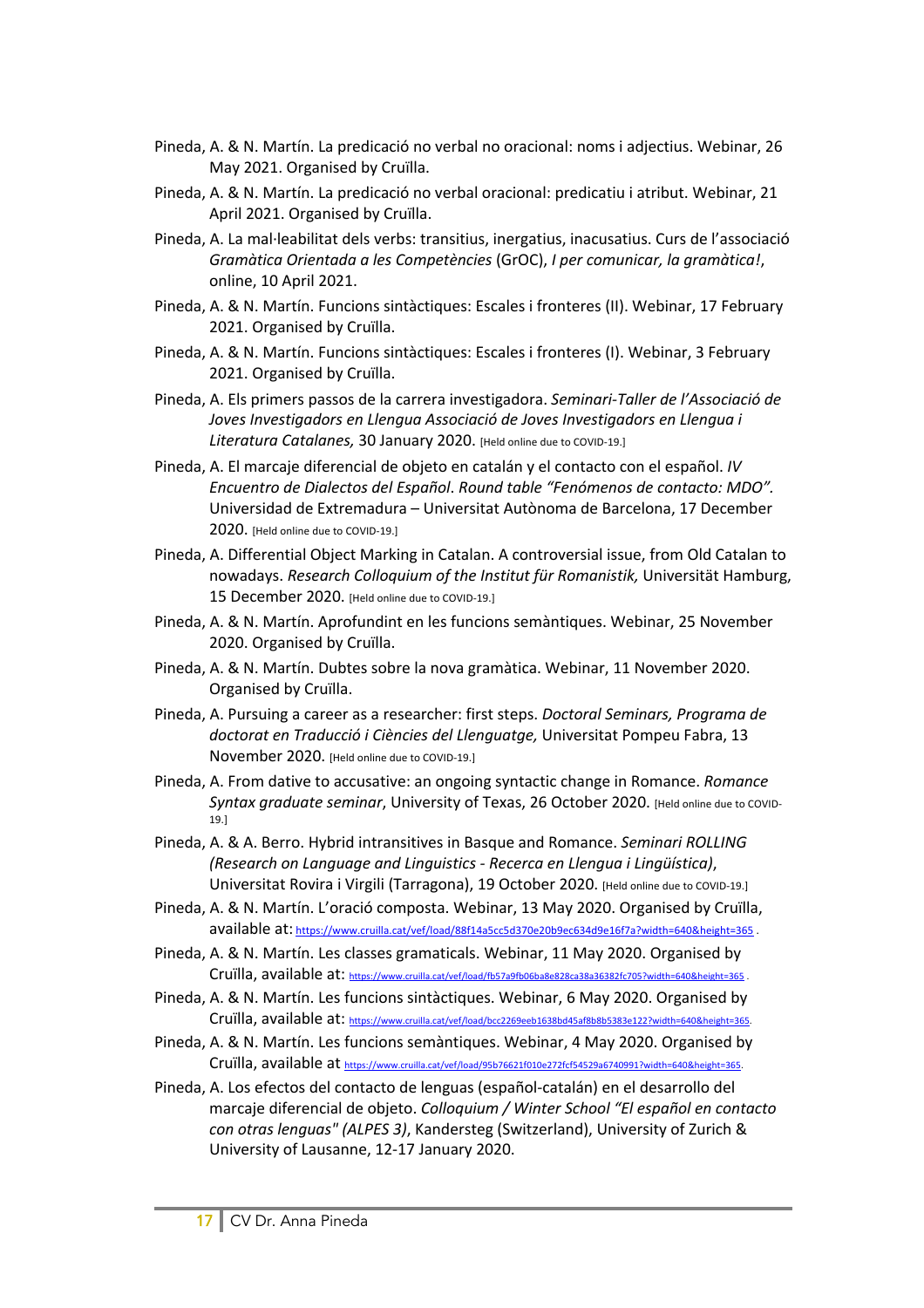- Pineda, A. & M. Sheehan. A new approach to causatives in Catalan and Italian. University of Trento, 24 January 2020.
- Pineda, A. Pursuing a career as a researcher: first steps. *Doctoral Seminars, Programa de doctorat en Traducció i Ciències del Llenguatge,* Universitat Pompeu Fabra, 4 November 2019.
- Pineda, A. Exercicis de gramàtica comparada: català i castellà (i altres llengües). Curs del Col·legi Oficial de Doctors i Llicenciats en Filosofia i Lletres i en Ciències de Catalunya, *Gramática reflexiva y competencial: ejercicios de gramática orientados a las PAU*, 26 October 2019.
- Pineda, A. & M. Sheehan. A new kind of dependent case analysis for Romance causatives: evidence from Catalan (and Italian). *Seminari Grup de Lingüística Formal.* Universitat Pompeu Fabra, 26 September 2019.
- Pineda, A. La marcación diferencial de objeto en catalán. Invited master lesson, within the master course *Español y catalán, juntos y en contraste,* University of Zurich, 10 April 2019.
- Pineda, A. & M. Sheehan. Transitive-sensitive causatives in Romance: evidence for dependent case? *Anglia Ruskin – Cambridge Romance Linguistics Seminars* for Easter Term. University of Cambridge, Cambridge, 14 February 2019.
- Pineda, A. Pompeu Fabra i la sintaxi catalana. Course *Pompeu Fabra, seny ordenador de la llengua catalana*. Universitat Catalana d'Estiu (Prada de Conflent), 21-23 August 2018.
- Pineda, A. Relacions entre descripció, anàlisi, variació i normativa en català. Curs de la Fundació Catalana per a la Recerca i la Innovació, *La ciència del llenguatge*. *Fonaments, metodologia i aplicacions a l'aula de Secundària*, 25-29 juny 2018.
- Sheehan, M. & A. Pineda. Transitivity in Catalan. *Anglia Ruskin – Cambridge Romance Linguistics Seminars* for Easter Term. University of Cambridge, Cambridge, 23 May 2018.
- Irimia, M. & A. Pineda. On the setting of Scales in the diachrony of DOM in Catalan and Romanian. *Seminari del Centre de Lingüística Teòrica*, Universitat Autònoma de Barcelona, 20 April 2018.
- Pineda, A. Pursuing a career as a researcher: first steps. *Doctoral Seminars, Programa de doctorat en Traducció i Ciències del Llenguatge,* Universitat Pompeu Fabra, 15 October 2018.
- Pineda, A. Entre la sintaxi i la semàntica, visions sobre l'estructura argumental i els significats. Invited talk at the course *Semàntica*, Departament de Filologia Catalana, Universitat de València, 28 February 2018.
- Pineda, A. Differential Object Marking in Catalan: what diachrony can tell us. *Anglia Ruskin – Cambridge Romance Linguistics Seminars for Michaelmas Term 2017.* University of Cambridge, Cambridge, 9 November 2017.
- Llop, A. & A. Pineda. La *Gramàtica* de l'Institut d'Estudis Catalans: una nova manera de fer gramàtica. Curs ICE-GrOC *La Gramàtica catalana (2016) i la Nueva gramática de la lengua española (2009-2011). Comparació i avaluació de propostes per a la seva aplicació als cursos d'ESO i Batxillerat.* Universitat Autònoma de Barcelona, 28 October 2017.
- Llop, A., A. Paradís & A. Pineda. La gramàtica comparada a l'aula. L'experiència Cruïlla. Curs ICE-CLT *L'aportació de la lingüística actual a la pràctica d'aula de secundària.*  Universitat Autònoma de Barcelona, 26-30 June 2017.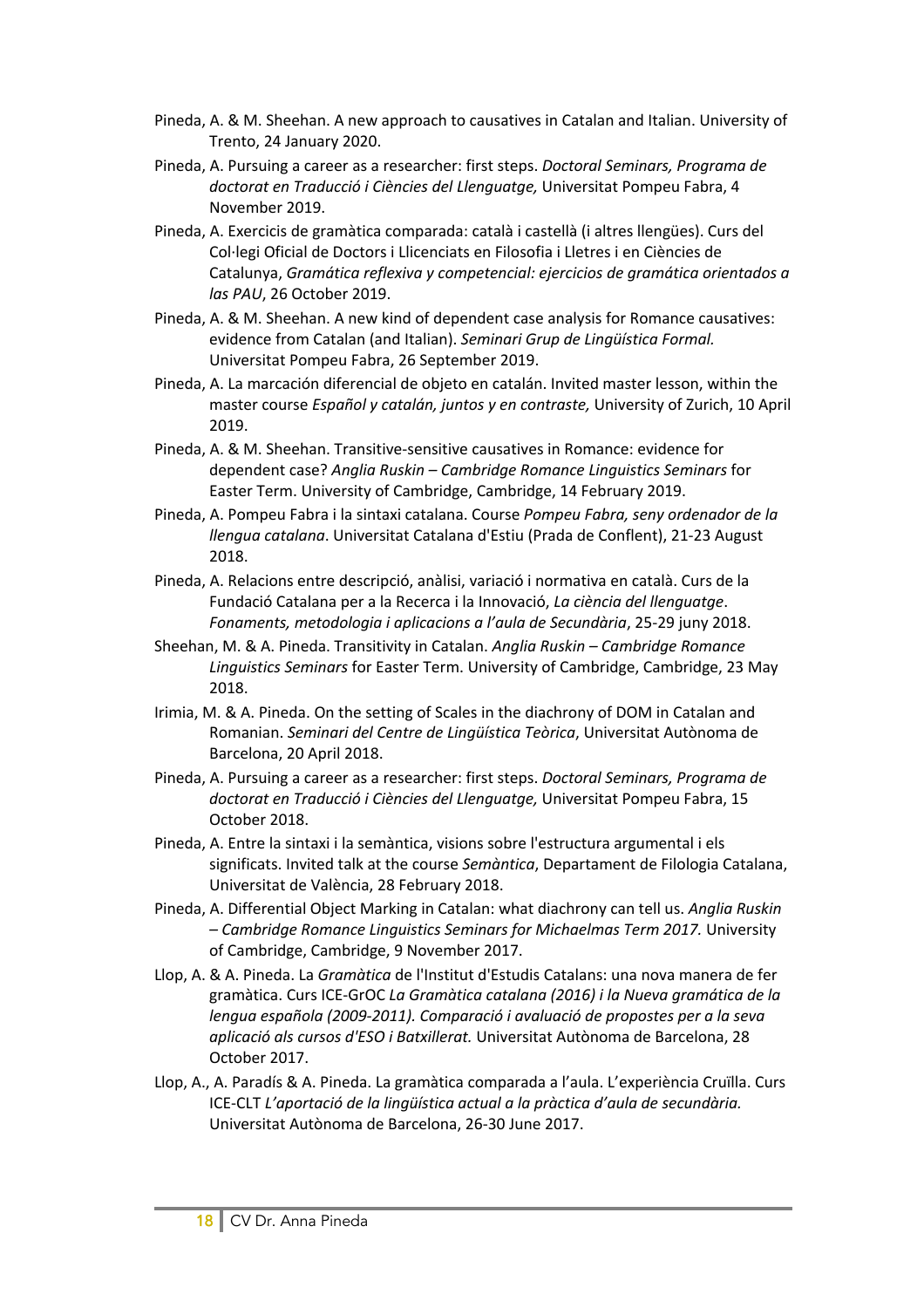- Pineda, A. From dative to accusative: an ongoing syntactic change in Romance. *Anglia Ruskin – Cambridge Romance Linguistics Seminars for Easter Term 2017. Anglia Ruskin University – University of Cambridge*, Cambridge, 19 May 2017.
- Pineda, A. La carrera investigadora: realitats i opcions. *Seminaris de Recerca*, Departament de Filologia Catalana, Universitat de València, 13 March 2017.
- Pineda, A. Verbs of inherently directed motion in Romance languages: from pronominal uses to causativization. *Seminari Grup de Lingüística Formal.* Universitat Pompeu Fabra, 2 March 2017.
- Pineda, A. El complement directe. *VIII Simposi Internacional Vers una sintaxi històrica del català.* Seu Universitària de la Nucia, Universitat d'Alacant, 3-4 February 2017.
- Pineda, A. Commentary: dative structures, case alternations, ditransitive constructions and applicative heads. *International Workshop on Datives Structures and Beyond*. Universitat Autònoma de Barcelona, 26-27 January 2017.
- Llop, A., A. Paradís & A. Pineda. GrOCmàtica comparada: una primera experiència en el món dels llibres de text. IV Jornades GrOC. *Relacions entre gramàtica i altres disciplines. Aplicacions en l'ensenyament*. Universitat de Barcelona, 19-20 January 2017.
- Paradís, A. & A. Pineda. Les funcions sintàctiques, Curs ICE-GrOC *El desenvolupament del currículum gramatical a l'ESO i el Batxillerat. Propostes pràctiques,* Universitat Autònoma de Barcelona, 5 November 2016.
- Pineda, A. El complement indirecte: un desconegut?, Curs ICE-CLT *Recursos i estratègies per al tractament de la gramàtica a l'aula de Secundària,* Universitat Autònoma de Barcelona, 27 June 2016.
- Pineda, A. Katalanaren aldakortasun sintaktikoa: berezitasunak eta euskararekin bat egiten duten ezaugarriak. *Hizkuntzalaritza Mintegia* (Linguistics Seminar) for Master Students, University of the Basque Country, Vitoria-Gasteiz, 6 April 2016.
- Pineda, A. Causativization of verbs of motion from a Romance microcomparative perspective. *IKER Mintegiak,* Centre National de la Recherche Scientifique - Centre de recherche sur la langue et les textes basques IKER, Bayonne (France), 26 January 2016.
- Pineda, A. *Torna-te'n a casa i entra la roba*. O què els passa als inacusatius de moviment en català. *Seminari del Centre de Lingüística Teòrica*, Universitat Autònoma de Barcelona, 18 December 2015.
- Pineda, A. Alternancias de caso dativo/acusativo: una visión comparativa del español y el catalán. *Seminar on the Nominal Phrase*. Universität Frankfurt am Main, 10 December 2015.
- Cerrudo, A. & A. Pineda. Asín es el ASinEs. Primeros pasos, dificultades y retos. Participation by invitation, *Workshop La información sintáctica en los atlas lingüísticos: antecedentes, aplicaciones y perspectivas*. Universitat Autònoma de Barcelona, 26- 27 November 2015.
- Cerrudo, A. & A. Pineda. El proyecto ASinEs: primeros pasos. Participation by invitation, *Workshop Variación lingüística: morfología y sintaxis.* Universitat de Girona, 25 november 2015.
- Cerrudo, A., Á. Gallego, A. Pineda & F. Roca. ASinEs: La creación de un atlas sintáctico del español. *Seminari del Centre de Lingüística Teòrica*, Universitat Autònoma de Barcelona, 6 November 2015.
- Pineda, A., & A. Sentí. Sintaxi i semàntica a l'aula, Curs ICE-GrOC *Com es pot relacionar el lèxic i la gramàtica a l'aula de Secundària / Batxillerat*, Universitat Autònoma de Barcelona, 24 October 2015.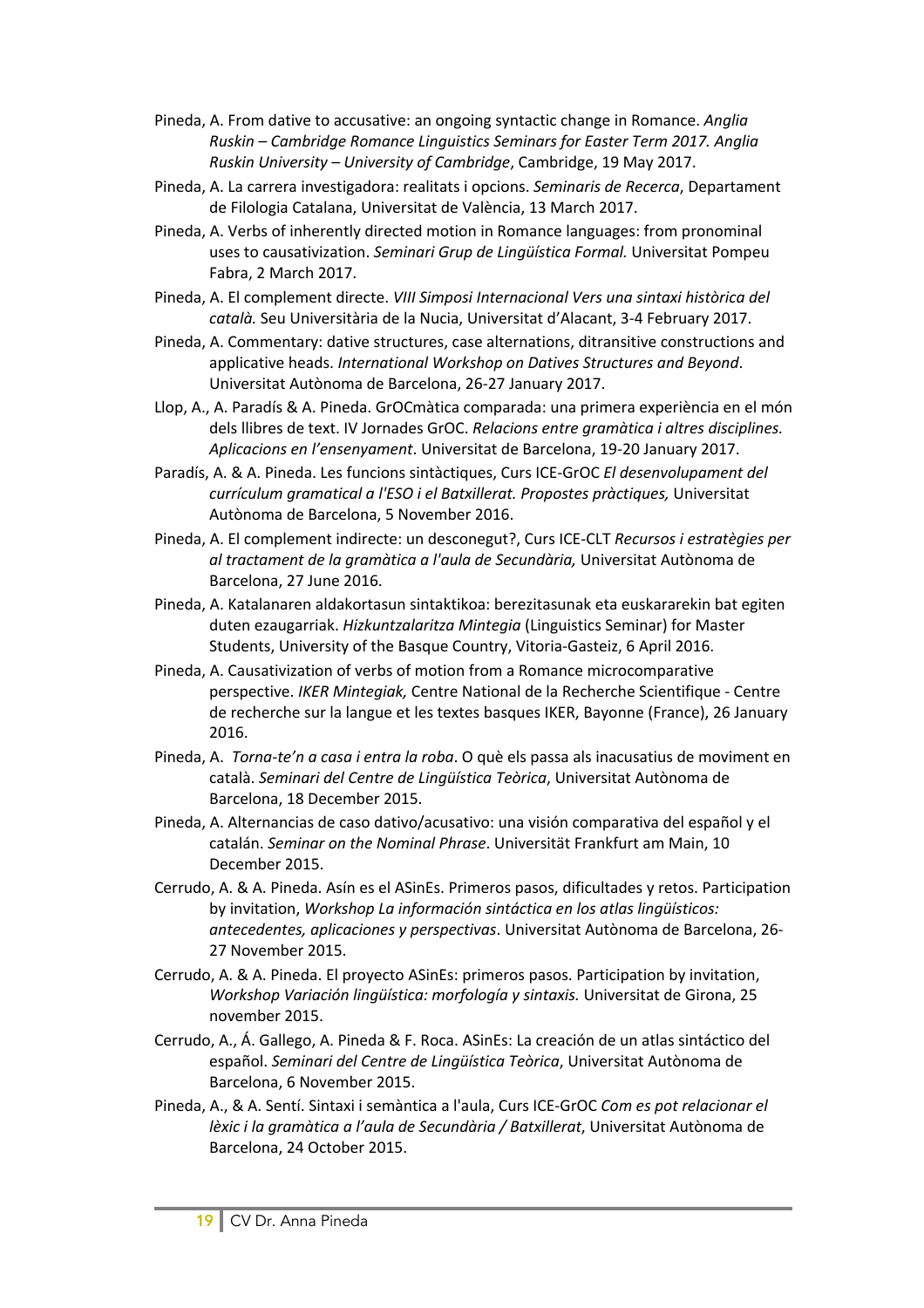- Pineda, A. Katalanaren bariazio sintaktikoa: ikuspegi orokorra eta kasu zehatzak. *University of the Basque Country Summer Courses*, Donostia, 25-26 June 2015.
- Pineda, A. Applicatives, shut up. Ditransitivity, dative/accusative alternations and silent variation. *Seminari del Centre de Lingüística Teòrica*, Universitat Autònoma de Barcelona, 4 March 2014.
- Pineda, A. Double object constructions in Spanish and Catalan. *Seminari del Centre de Lingüística Teòrica*, Universitat Autònoma de Barcelona, 27 January 2012.
- Pineda, A. Different structures, convergent interpretations. Basque-romance study of the accusative / dative alternations. Participation by invitation, *Dialect Syntax in Westmost Europe-Wedisyn's Second Workshop on Syntactic Variation* (HM-2009-1- 25). Barcelona, 18 February 2011.
- Pineda, A. The Accusative/Dative alternation in verbs of transfer: a microvariation phenomenon in Romance and Basque. *Seminario del Consejo Superior de Investigaciones Científicas.* Madrid, 29 November 2010.
- Pineda, A. Social networks and cooperative communication. Round table. *Summer course on Communication and blogs: keywords and screens to influence and cooperate.* Universitat de Barcelona, 16 July 2008.

#### **COMMUNICATIONS (SELECTED LIST)**

- Pineda, A. L'acusatiu preposicional en el català dels segles XIX-XXI: l'abisme entre els usos i la prescripció. *XIX Col·loqui Internacional de Llengua i Literatura Catalanes*, Universitat de Vic, 29 June – 2 July 2022.
- Pineda, A. Differential object marking in Catalan: emergence and expansion from Old Catalan to nowadays. *11th International Conference on Language Variation in Europe - ICLaVE|11*, Universität Wien, 11-14 April 2022. [Held online due to COVID-19.]
- Pineda, A. Dialectal differences in the development of differential object marking in the diachrony of Catalan. *Workshop Towards a comparative historical dialectology: evidence from morphology and syntax.* Workshop at 44th Annual Conference of the German Linguistic Society (DGfS - Deutsche Gesellschaft fiir Sprachwissenschaft), Universität zu Tübingen, 23-25 February 2022. [Held online due to COVID-19.]
- Pineda, A. & M. Sheehan A Cyclic Agree account of the Romance faire-infinitive: new evidence from Catalan. *Cambridge Comparative Syntax in Newcastle (CamCoS 9 New)*, Newcastle University (United Kingdom), 19-20 January 2021. [Held online due to COVID-19.]
- Pineda, A. Differential object marking in the diachrony of Catalan. *V Congreso Internacional de Corpus Diacrónicos en Lenguas Iberorrománicas (CoDiLI5)*, Université Libre de Bruxelles & Ghent University (Belgium), 12-14 December 2019.
- Irimia, M. & Pineda, A. DOM and Scales in Romance microvariation. *45th Incontro di Grammatica Generativa*, Università degli Studi di Padova (Italy), 21-23 February 2019.
- Llop, A., A. Paradís & A. Pineda. Gramàtica comparada a l'aula de secundària. *III Congrés Internacional sobre ensenyament de la gramàtica*, Universitat Autònoma de Barcelona, 23-25 January 2019.
- Irimia, M. & A. Pineda. Generalizations and their exceptions: DOM in Romance diachrony. *93rd Annual Meeting of the Linguistic Society of America*, New York (USA), 3-6 January 2019. [poster]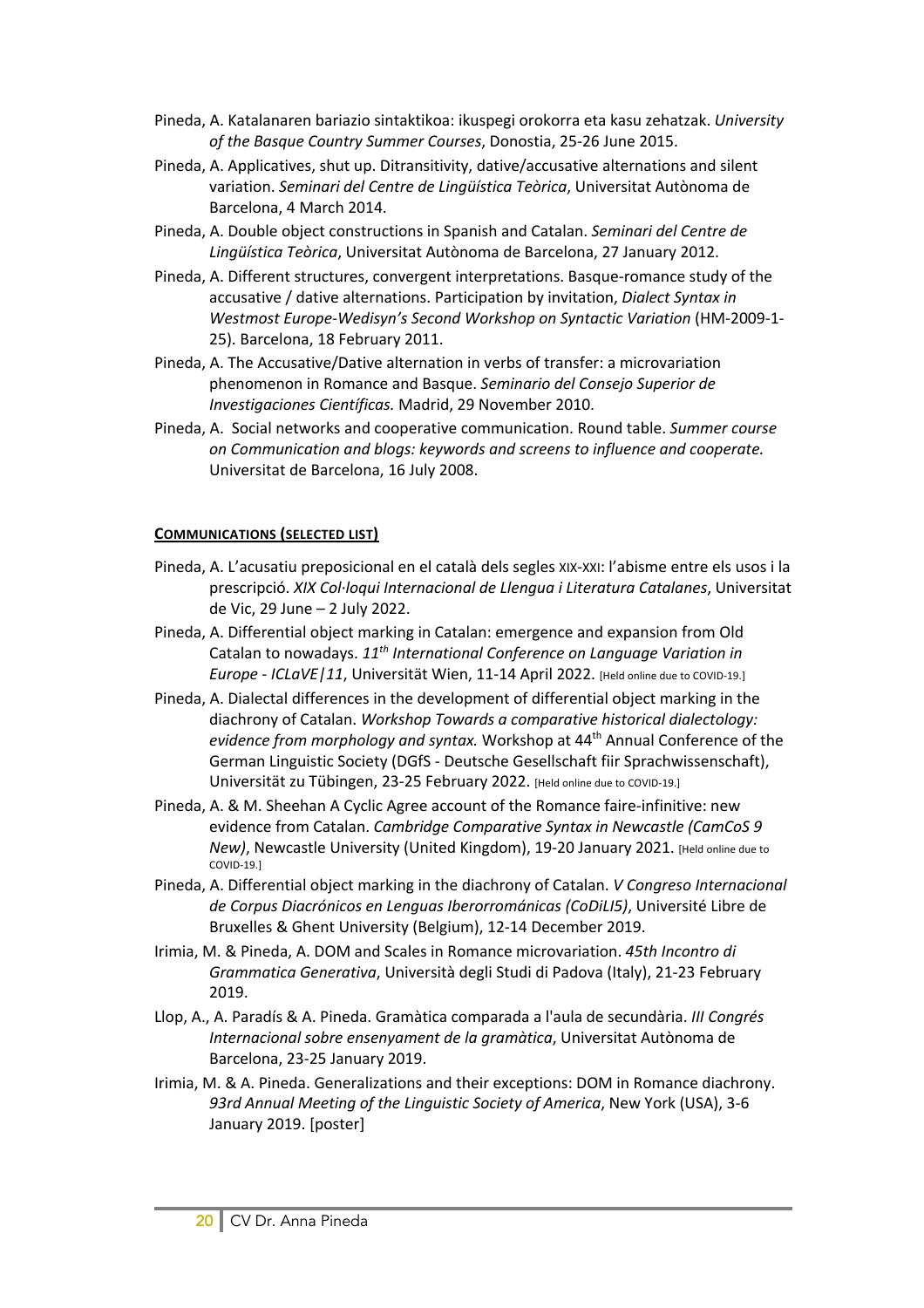- Irimia, M. & A. Pineda. DOM and counterexamples to Scales: some insights from Romance diachrony. *Going Romance,* University of Utrecht (Netherlands), 11-14 December 2018.
- Pineda, A. El marcatge diferencial d'objecte en català (i Fabra). *V Col·loqui Internacional Pompeu Fabra, «La lingüística de Pompeu Fabra»*, Universitat Rovira i Virgili (Tarragona), 28-30 November 2018.
- Irimia, M. & A. Pineda. Animacy and the PCC. Some remarks from differential object marking. *The 18th International Conference of the Department of Linguistics: Romanian and the Romance languages*. University of Bucharest (Romania), 23-24 November 2018.
- Sheehan, M., A. Pineda & N. Schifano. Transitivity in Catalan and Italian: evidence from causatives. *Olomouc Linguistic Colloquium 2018*, Palacký University in Olomouc (Czech Republic), 7-9 June 2018.
- Pineda, A. (with M. Irimia). On the setting of Scales in the diachrony of Differential Object Marking. *20th Diachronic Generative Syntax Conference*, University of York (United Kingdom), 19-21 June 2018.
- Pineda, A. The development of Differential Object Marking in the diachrony of Catalan: (dis)similarities with respect to Spanish. *Workshop on Differential Object Marking in Spanish - Diachronic change and synchronic variation*, University of Zurich (Switzerland), 4-5 June 2018.
- Pineda, A. Differential Object Marking in Catalan: Evidence from diachrony. *International workshop on the diachrony of Differential Object Marking,* Centre National de la Recherche Scientifique, Institut national des langues et civilisations orientales (INaLCO), Paris (France), 16-17 November 2017.
- Pineda, A., A. Berro. Apparent unaccusative unergative in Basque and Romance. *Workshop on Voice,* University of Cambridge (United Kingdom), 22-24 May 2017.
- Pineda, A. Causativization of verbs of motion from a Romance microcomparative perspective. *Workshop Formal Approaches to Romance Microvariation (FARM), SLE 2016, 49th Annual Meeting of the Societas Linguistica Europaea.* Università degli Studi di Napoli Federico II (Italy), 31 August - 3 September 2016.
- Pineda, A. Què amaguen els verbs intransitius de moviment? *XXVIII Congresso Internazionale di Linguistica e Filologia Romanza*. "Sapienza" Università di Roma. Rome (Italy), 18-23 July 2016.
- Pineda, A. What lies behind causativization of verbs of motion in Romance languages? *CamCoS5, Cambridge Comparative Syntax 5.* University of Cambridge (United Kingdom), 5-7 May 2016.
- Pineda, A. The role of se'n in causativized verbs of motion: evidence from Catalan (and Italian and Aragonese). *Workshop on Romance SE/SI constructions*. University of Wisconsin-Madison (USA), 21-22 April 2016.
- Pineda, A. Causativization of unaccusative verbs of motion: evidence from Catalan (and Italian and Aragonese). *LSRL46, 46th Linguistic Symposium on Romance Languages.* Stony Brook University, New York (USA), 31 March – 3 April 2016.
- Pineda, A. The role of dative clitic doubling in (Romance) ditransitive constructions. *Workshop on Clitics: areal and genealogical perspectives. 48th Annual Meeting of the Societas Linguistica Europaea*. Leiden University Centre for Linguistics (LUCL), Leiden (Nederlands), 2-5 September 2015.
- Llop, A. & A. Pineda. L'estudi de la variació sintàctica en català: On som i cap on anem? *XVIIè Col·loqui Internacional de Llengua i Literatura Catalanes*, AILLC, València, 7-10 July 2015.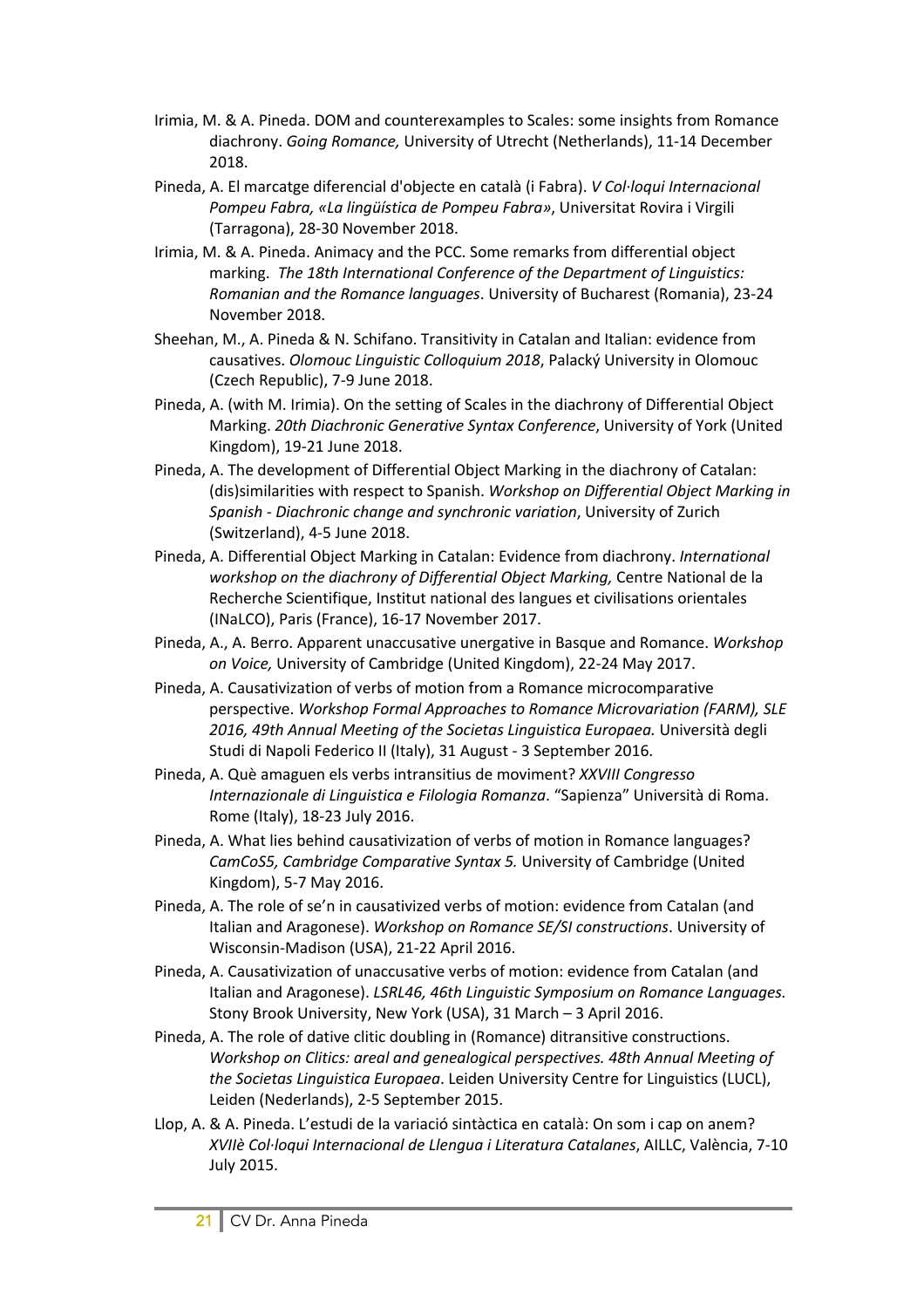- Pineda, A. & C. Royo. Differential Indirect Obejct Marking in Romance. *International Workshop on Differential Object Marking in Romance*, Centre National de la Recherche Scientifique, Institut national des langues et civilisations orientales, Paris (France), 18 June 2015.
- Pineda, A. Looking for Double Object Constructions in Romance and Basque. *Workshop on Ditransitive Constructions in a Cross-Linguistic Perspective*. University of Pavia (Italy), 11 September 2014.
- Pineda, A. English-like Applicatives in Romance and Basque. *CamCoS3, Cambridge Comparative Syntax 3*. University of Cambridge (United Kingdom), May 2014.
- Lamiroy, B.. & A. Pineda. Grammaticalisation des langues romanes et vitesse du changement linguistique. La position du catalan. *XXVII Congrès International de Linguistique et de Philologie Romanes*. University of Lorraine in Nancy (France), July 2013.
- Pineda, A. Monotransitivization in Catalan and Spanish dialects. *International Workshop: The Syntactic Variation of Catalan and Spanish Dialects.* Universitat Autònoma de Barcelona, 26-28 June 2013.
- Pineda, A. Differential Indirect Object Marking in Romance (and Basque). *CASTL Spring Conference on Differential Object Marking*. University of Tromsø (Norway), 23-24 May 2013.
- Pineda, A. What lies behind Romance Double Object Constructions and Dat/Acc alternations? *23rd Colloquium on Generative Grammar*. Universidad Complutense de Madrid, 9-11 May 2013.
- Pineda, A. Explaining Romance accusative / dative alternations. *Going Romance XXVI.* KU Leuven (Belgium), 6-8 December 2012.
- Pineda, A. What is behind dative / accusative alternation. *45th Annual Meeting of the Societas Linguistica Europaea*. University of Stockholm (Sweden), 29 August- 1 September 2012.
- Pineda, A. Romance double object constructions and transitivity alternations. *ConSOLE XX.* University of Leipzig (Germany), 5-7 January 2012.
- Pineda, A. Double object constructions in Romance languages revisited. *Going Romance XXV - Workshop on Syntactic Variation*. University of Utrecht (Holland), 7-9 December 2011.

#### **ORGANISATION OF SCIENTIFIC EVENTS**

**Title**: Differential Object Marking in Catalan (and Romance) and language contact Field: Linguistic variation, Language Contact, Theoretical Linguistics Role: Organizing Committee Place: Held online [hosted at Universität zu Köln] Date: 4-5 November 2021

**Title**: Refreshing course *I per comunicar, la gramàtica!* Field: Theoretical Linguistics, Transference of knowledge Role: Coordinator [within the context of the initiative *Gramàtica Orientada a les Competències, GrOC*] Place: Held online Date: 3 March – 14 April 2021

**Title**: *V Jornades GrOC. L'actualització i unificació terminològica a les classes de llengua i les PAU*

Field: Theoretical Linguistics, Transference of knowledge Role: Organizing Committee

[Organizing Committee: Anna Pineda (Universitat Pompeu Fabra), Gemma Barberà (Universitat Pompeu Fabra), Ángel Gallego (Universitat Autònoma de Barcelona)]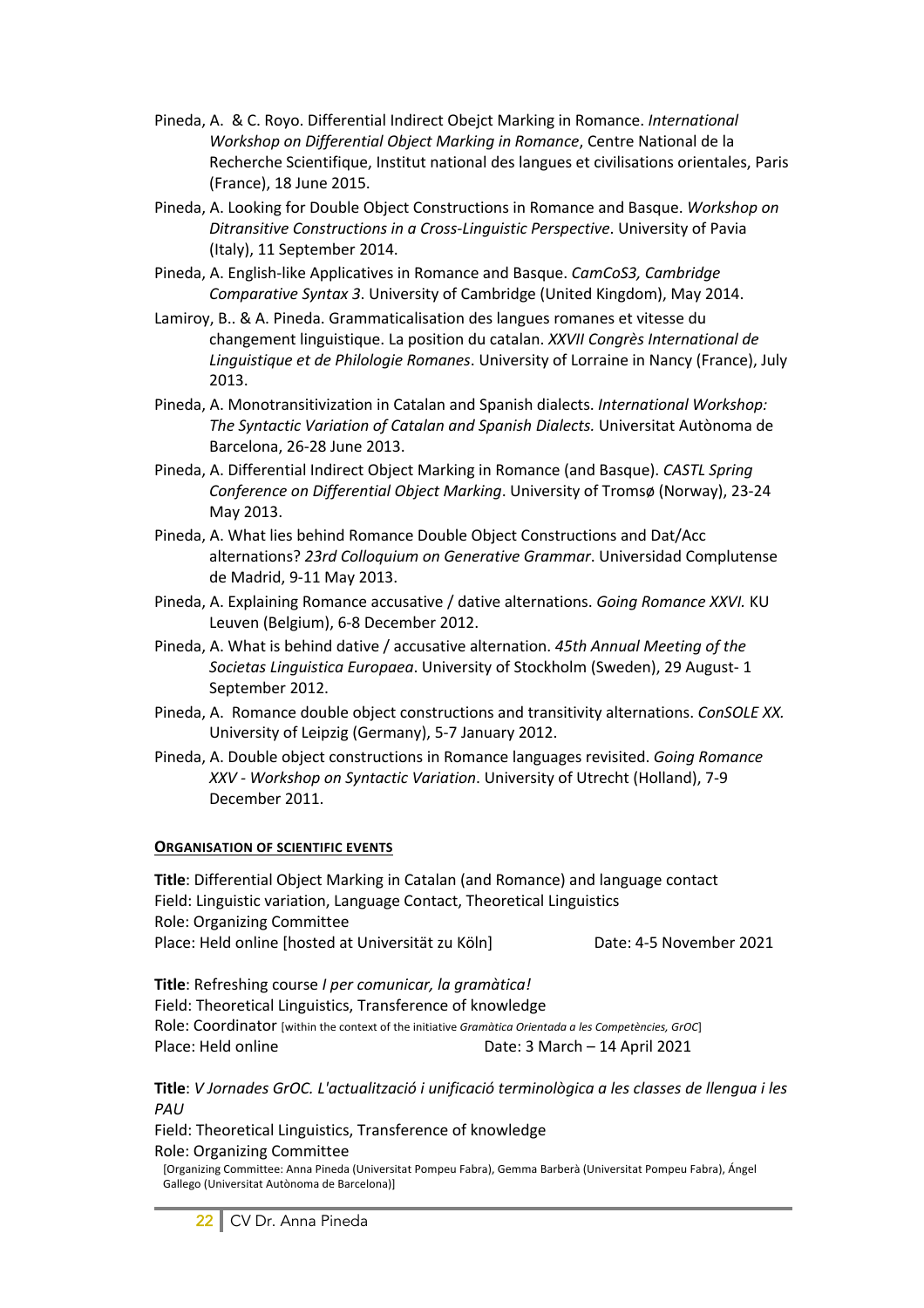Place: Universitat Pompeu Fabra, Barcelona Date: 15-16 February 2019

**Title**: *1st FARMM Challenge. Formal Approaches to Romance Microvariation and Microcontact*

Field: Linguistic variation, Language Contact, Theoretical Linguistics Role: Organizing Committee

[Organizing Committee: Anna Pineda (Universitat Pompeu Fabra), Roberta D'Alessandro (University of Utrecht)] Place: Universitat Pompeu Fabra, Barcelona Date: 15 February 2019

**Title**: *Workshop Gramática y variación: el español en contacto con otras lenguas* Field: Linguistic variation, Language Contact, Theoretical Linguistics Role: Organizing Committee [Organizing Committee: Ángel Gallego (Universitat Autònoma de Barcelona), Laura Arias (Universitat Autònoma de Barcelona), Anna Pineda (Universitat Pompeu Fabra), Francesc Roca (Universitat de Girona)]

Place: Universitat Pompeu Fabra, Barcelona Date: 14 February 2019

#### **Title**: *Workshop on Theoretical Linguistics in Secondary Education, 51st Annual Meeting of the Societas Linguistica Europaea*

Field: Theoretical Linguistics, Transference of knowledge Role: Organizing Committee [Organizing Committee: Alice Corr (University of Birmingham), Anna Pineda (Universitat Pompeu Fabra)] Place: University of Tallinn, Estonia Date: 29 August - 1 September 2018

**Title**: *Workshop on Aspect and Argument Structure of Adverbs/Adjectives and Prepositions/Participles, WAASAP 4*

Field: Syntactic Variation, Theoretical Linguistics

Role: Organizing Committee

[Organizing Committee: Josep Ausensi (U. Pompeu Fabra), Anna Pineda (U. Pompeu Fabra), Cristina Real-Puigdollers (U. Pompeu Fabra). And also: María J. Arche (U. of Greenwich), Antonio Fábregas (Universitet i Tromsø), Josep Maria Fontana (U. Pompeu Fabra), Rafael Marín (Université Lille 3)]

Place: Universitat Pompeu Fabra, Barcelona Date: 7-8 June 2018

**Title**: *Workshop on Morpholosyntactic Variation in Adpositions.*

Field: Syntactic Variation, Theoretical Linguistics

Role: Organizing Committee

[Organizing Committee: Víctor Acedo-Matellán (Queens' College, University of Cambridge), Anna Pineda (CNRS-IKER), Jaume Mateu (UAB), Theresa Biberauer (University of Cambridge), Ioanna Sitaridou (University of Cambridge, Queens' College)] Place: Queens' College, Cambridge Date: 8-9 May 2017

**Title**: *International Workshop on Datives Structures and Beyond.*  Field: Syntactic Variation, Theoretical Linguistics Role: Main organizator [Organizing Committee: Anna Pineda (CNRS-IKER), Ricardo Etxepare (CNRS-IKER), Jaume Mateu (UAB)]

Place: Universitat Autònoma de Barcelona Date: 26-27 January 2017

**Title**: *IV Jornades GrOC. Relacions entre gramàtica i altres disciplines. Aplicacions en l'ensenyament*

Field: Theoretical Linguistics, Transference of knowledge

Role: Organizing Committee

[Organizing Committee: Josefina Carrera (UB), Jordi Fortuny (UB), Ángel Gallego (UAB), Maria Rosa Lloret (UB), Anna Pineda (CNRS-IKER), Clàudia Pons (UB)]

Place: Universitat de Barcelona Date: 19-20 January 2017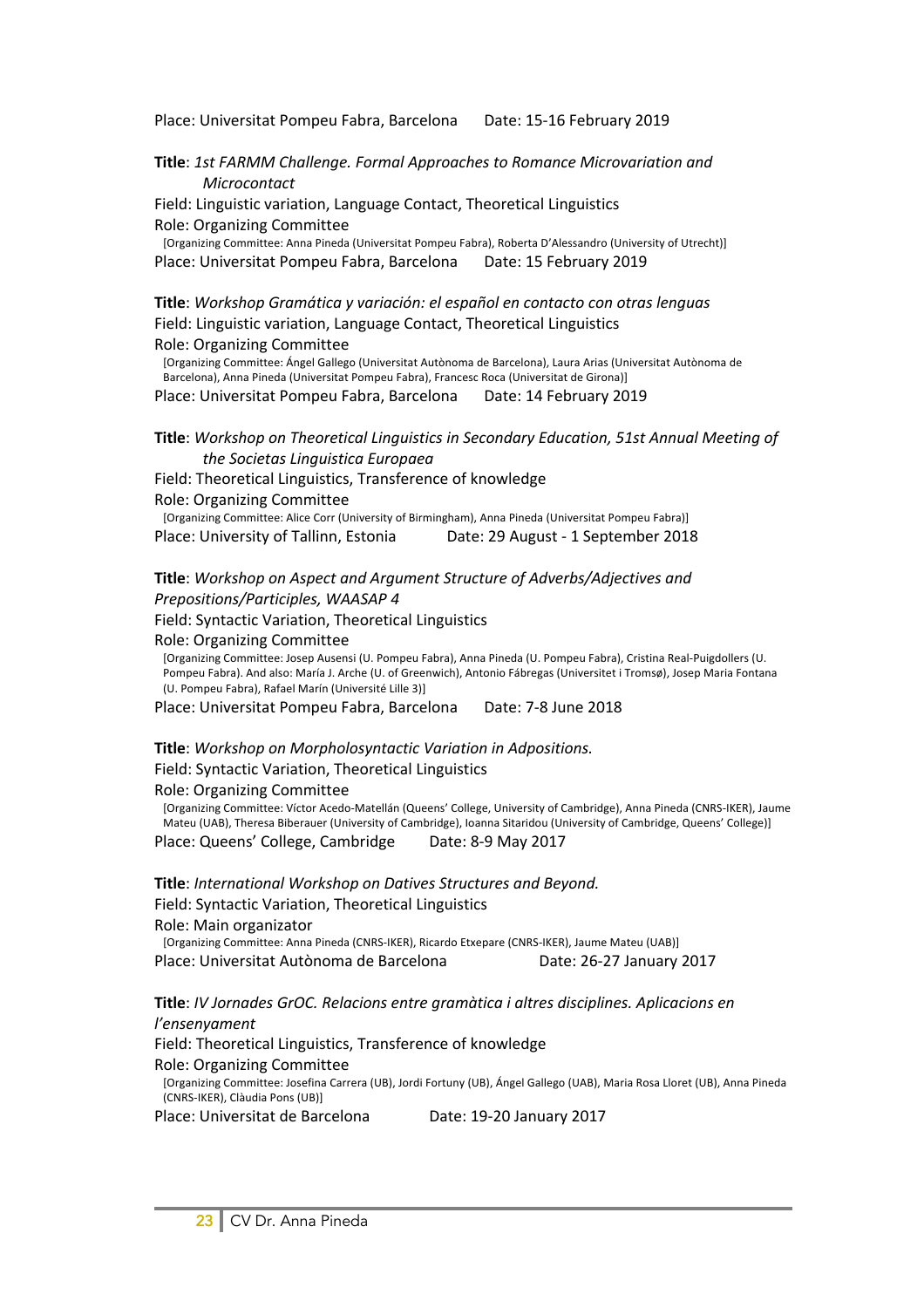**Title**: *III Jornades GrOC. L'ensenyament de la gramàtica en contextos multilingües* Field: Theoretical Linguistics, Transference of knowledge Role: Organizing Committee [Organizing Committee: Jordi Fortuny (UB), Ángel Gallego (UAB), Anna Pineda (CNRS-IKER), Clàudia Pons (UB)] Place: Universitat de Barcelona Date: 4-5 February 2016 **Title**: *Workshop: Tools to approach linguistic variation* Field: Linguistic Variation Role: collaborator on the organization Place: Universitat Autònoma de Barcelona Date: 20 June 2014 **Title**: *Workshop on Verbal Elasticity* Field: Syntactic Variation, Theoretical Linguistics Role: member of the organizing committee Place: Universitat Autònoma de Barcelona Date: 3-5 October 2011 **Title**: *Workshop on the Lexicon-Syntax Interface: Verb Meaning, Event Semantics and Argument Structure* Field: Syntactic Variation, Theoretical Linguistics Role: collaborator on the organization Place: Universitat Autònoma de Barcelona Date: 2-3 December 2010 **Title**: *ConSOLE XVIII (Conference of Student Organization of Linguistics in Europe)* Field: Syntax, Semantics, Morphology, Phonology, Theoretical Linguistics Role: collaborator on the organization

Place: Universitat Autònoma de Barcelona Date: 17-19 December 2009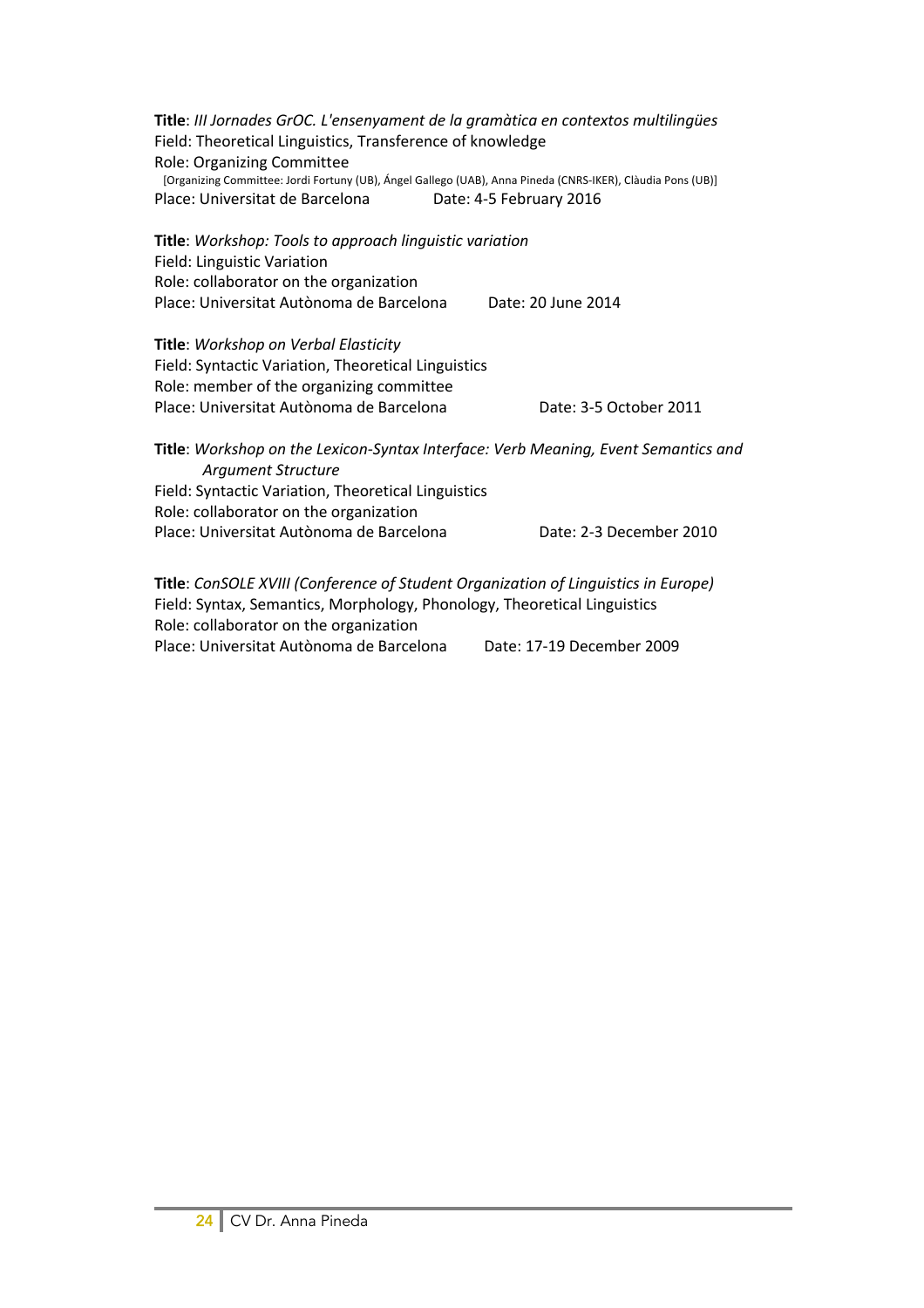# **SERVICE**

#### **JOURNAL EDITOR**

Associate editor of *Isogloss. Open Journal of Romance Linguistics*.

Editorial team: (i) editors-in-chief, Roberta D'Alessandro (Utrecht University) and Ángel J. Gallego (Universitat Autònoma de Barcelona);

> (ii) associate editors: Alexandru Nicolae (Institute of Linguistics, Romanian Academy & University of Bucharest), María Carme Parafita Couto (Leiden University), Diego Pescarini (CNRS, Université Côte d'Azur, Nice), Anna Pineda (Sorbonne Université) and Michelle Sheehan (Anglia Ruskin University, Cambridge).

#### **MEMBER OF ACADEMIC COMMITTEES**

AGENCIA ESTATAL DE INVESTIGACIÓN (SPAIN)

Member of the experts' board for the evaluation and monitoring procedures of research calls. Since April 2021.

#### DOCTORAL DISSERTATIONS

• Doctoral dissertation by Sebastià Salvà, Universitat Autònoma de Barcelona, 17 November 2021

Title: *La concordança del participi en el català de Mallorca: marcatge de l'estructura informativa i de l'aspecte*

Committee: Dr. Roberta D'Alessandro (president), Dr. Joana Rosselló (secretari), Dr. Antonio Fàbregas (vocal), Dr. Xavier Villalba (suplent 1), Dr. Anna Bartra (suplent 2), Dr. Anna Pineda (suplent 3)]

- Doctoral dissertation by Albert Fontich, Universitat Autònoma de Barcelona, 7 July 2021. Title: *Veu i cas en la sintaxi de la causació i la reflexivització* Committee: Dr. Gemma Rigau (president), Dr. Francesc Roca (secretari), Dr. Anna Pineda (vocal), Dr. Jordi Fortuny (suplent 1), Dr. Anna Bartra (suplent 2).]
- Doctoral dissertation by Isabel Crespí, Universitat Autònoma de Barcelona, 22 September 2020.

Title: *Aspecte i estructura argumental en les construccions passives del català*. Committee: Dr. Avel·lina Suñer (president), Dr. Jaume Mateu (secretari), Dr. Rafael Marín (vocal), Dr. Isabel Oltra Massuet (suplent 1), Dr. Anna Pineda (suplent 2), Dr. Anna Bartra (suplent 3).]

• Doctoral dissertation by Elena Ciutescu, Universitat Autònoma de Barcelona, 12 November 2018.

Title: *Defective causative and perception verb constructions in Romance. A minimalist approach to infinitival and subjunctive clauses*. Committee: Dr. Alexandra Cornilescu (president), Dr. Ángel Gallego (secretari), Dr. Paco Ordóñez (vocal), Dr. Anna Pineda (suplent 1), Dr. Francesc Roca (suplent 2).

BACHELOR'S DEGREE FINAL PROJECTS

• Member of 8 committees, academic year 2018-2019, Universitat Pompeu Fabra.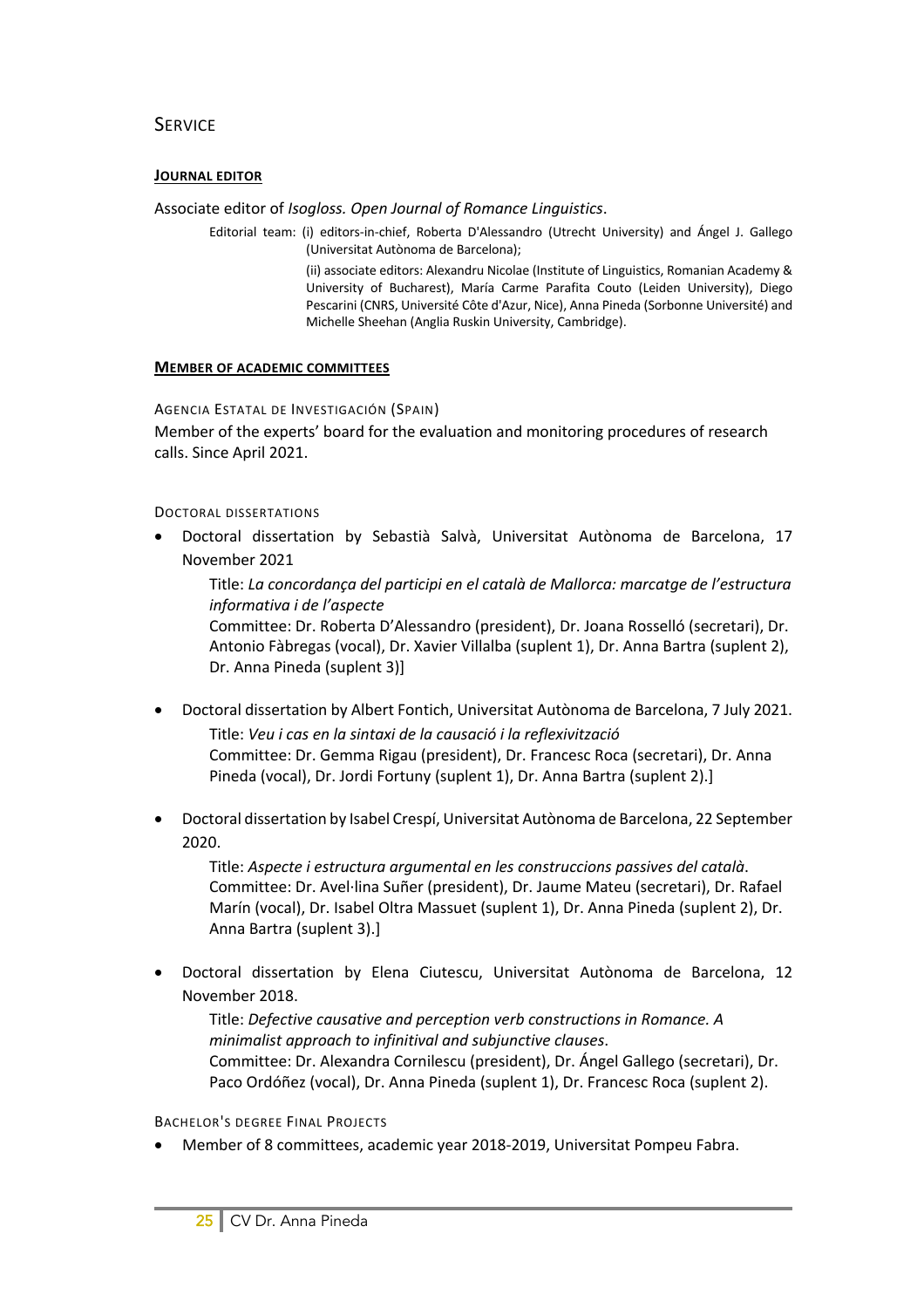#### **SUPERVISION OF DISSERTATIONS AND PROJECTS**

BACHELOR'S DEGREE FINAL PROJECTS

- Title: *La qualitat lingüística a RAC1 i Catalunya Ràdio: anàlisi lingüística comparada de dos informatius i dos programes d'entreteniment*. [Language quality in RAC1 and Catalunya Ràdio [radio stations]: comparative linguistic analysis of two news programs and two entertainment programs]. Student: Elena Vergés Simon. Academic year 2018-2019, Universitat Pompeu Fabra.
- Title: *La concordança negativa en els mitjans de comunicació en llengua catalana* [Negative concord in Catalan media]. Student: Clàudia Miarnau Hernández. Academic year 2018-2019, Universitat Pompeu Fabra.
- Title: *Anàlisi de l'ús d'expressions castellanes en català: un estudi de cas centrat en la ficció televisiva i la literatura* [Analysis of the use of Spanish expressions in Catalan: a case study focused on TV fiction and literature]. Student: Anna Fabré Feixas. Academic year 2018-2019, Universitat Pompeu Fabra.
- Title: *Mecanismes i patrons en l'humor verbal i el joc lingüístic. Un estudi de cas de l'obra de Màrius Serra.* [Linguistic mechanisms and patterns in verbal humour and linguistic games]. A case study of Marius Serra's work]. Student: Júlia Puig Pericón. Academic year 2018-2019, Universitat Pompeu Fabra.

#### **MEMBER OF SCIENTIFIC COMMITTEES**

- · *Workshop on Linguistic Variation at the Interfaces II*, Universitat Autònoma de Barcelona, 18- 19 November 2021.
- · *LSRL 51: Linguistic Symposium on Romance Languages*, University of Illinois at Urbana-Champaign, 29 April – 1 May 2021.
- · *Going Romance 34,* UMR 7023 Structures Formelles du Langage, Paris-8 & CNRS, in Paris, 25- 27 November 2020.
- · *Cambridge Comparative Syntax in Newcastle (CamCoS 9 New)*, Newcastle University, 11 September 2020. [Held online due to COVID-19.]
- · *IV Congrés de l'Associació de Joves Investigadors en Llengua i Literatura Catalana*, Universitat de Barcelona, 30 September – 2 October 2020.
- · *HLS1: Heritage Language Syntax*, Utrecht University (Netherlands), 12-13 March 2020.
- · *ConSOLE 28, 28th edition of the Conference of the Student Organisation of Linguistics in Europe*, Universitat Pompeu Fabra, 29-31 January 2020.
- · *Going Romance 2019*, Leiden University Center for Linguistics, 28-29 November 2019.
- · *Workshop on Unergative predicates. Architecture and Variation*, University of the Basque Country, 18-19 January 2018.
- · *Workshop on Aspect and Argument Structure of Adverbs/Adjectives and Prepositions/Participles*, WAASAP 4, Universitat Pompeu Fabra, Barcelona, 7-8 June 2018.
- · *Workshop on Morpholosyntactic Variation in Adpositions,* Queens' College University of Oxford, Cambridge, 8-9 May 2017.
- · *International Workshop on Datives Structures and Beyond*. Universitat Autònoma de Barcelona, 26-27 January 2017.
- · *Language Contact from an I-Language Perspective*, CNRS-IKER and University of the Basque Country, Donostia-San Sebastián, 27-28 October 2016.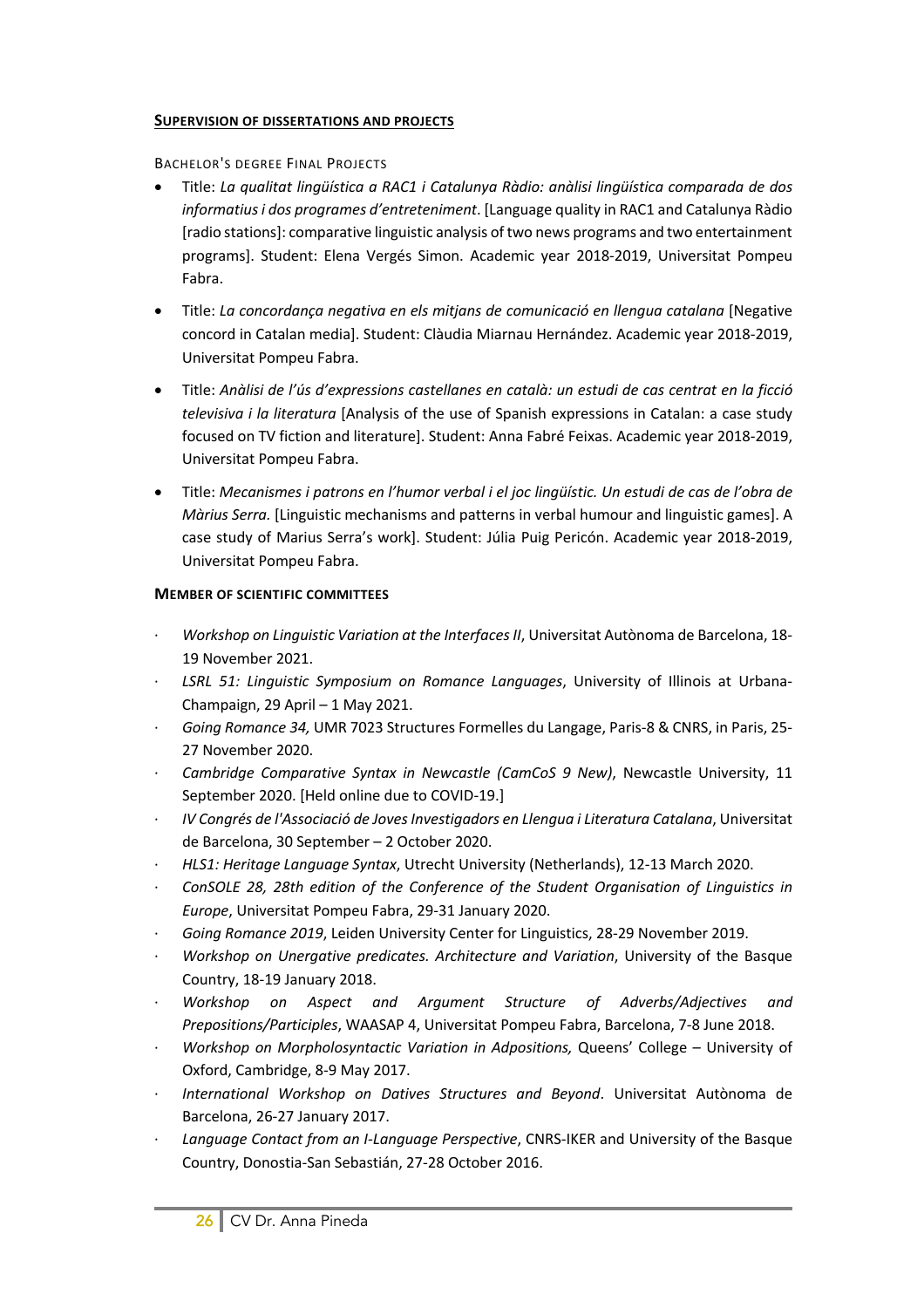### **REVIEWER**

Reviewer (content reviewer to decide on publishing) for:

Journals:

- · *Syntax*
- · *PLOS ONE*
- · *Glossa*
- · *Biolinguistics*
- · *Review of Cognitive Linguistics*, published by John Benjamins.
- · *Frontiers in Psychology, section Language Sciences*
- · *Languages*
- · *Linguistics: An Interdisciplinary Journal of the Language Sciences*, published by De Gruyter
- · *Probus. International Journal of Latin and Romance Linguistics*, published by De Gruyter
- · *Bucharest Working Papers in Linguistics*
- · *Catalan Journal of Linguistics*
- · *Caplletra. Revista Internacional de Filologia*
- · *Languages in Contrast. International Journal for Contrastive Linguistics*, published by John Benjamins.
- · *Topics in Linguistics*, published by De Gruyter
- · *Review of Cognitive Linguistics*, published by John Benjamins.
- · *Isogloss. A journal of linguistic variation and theoretical linguistics.*
- · *Studies in Hispanic and Lusophone Linguistics*
- · *Tejuelo. Didáctica de la Lengua y la Literatura. Educación*

# Publishing houses, edited volumes

- · *Variació i canvi lingüístic. Un acostament diacrònic*, published by *Tirant lo Blanch*, 2021
- · *Oxford Research Encyclopedia of Linguistics*, published by Oxford University Press (review of the article entitled «Catalan»), 2019.
- · *Issues in Hispanic and Lusophone Linguistics, Selected papers from the Hispanic Linguistics Symposium (2018) proceedings*, published by John Benjamins.
- · *Romance Languages and Linguistic Theory, Selected papers of the 49th Linguistic Symposium on Romance Languages (2019),* published by John Benjamins.
- · *Romance Languages and Linguistic Theory, Selected papers from the 48th Linguistic Symposium on Romance Languages (2018),* published by John Benjamins.
- · *Romance Languages and Linguistic Theory, Selected papers from the 47th Linguistic Symposium on Romance Languages (2017*), published by John Benjamins.
- · *Romance Languages and Linguistic Theory, Selected papers from 'Going Romance' 31, Bucharest* (2018), published by John Benjamins.
- · *Case, agreement, and their interactions: New perspectives on Differential Object Marking* (ed. András Bárány, Laura Kalin), series Linguistische Arbeiten, published by Mouton De Gruyter.
- · *Perspectivas de sintaxis* (ed. Ángel Gallego), published by Akal.
- · *ConSOLE XX Proceedings*, published by SOLE.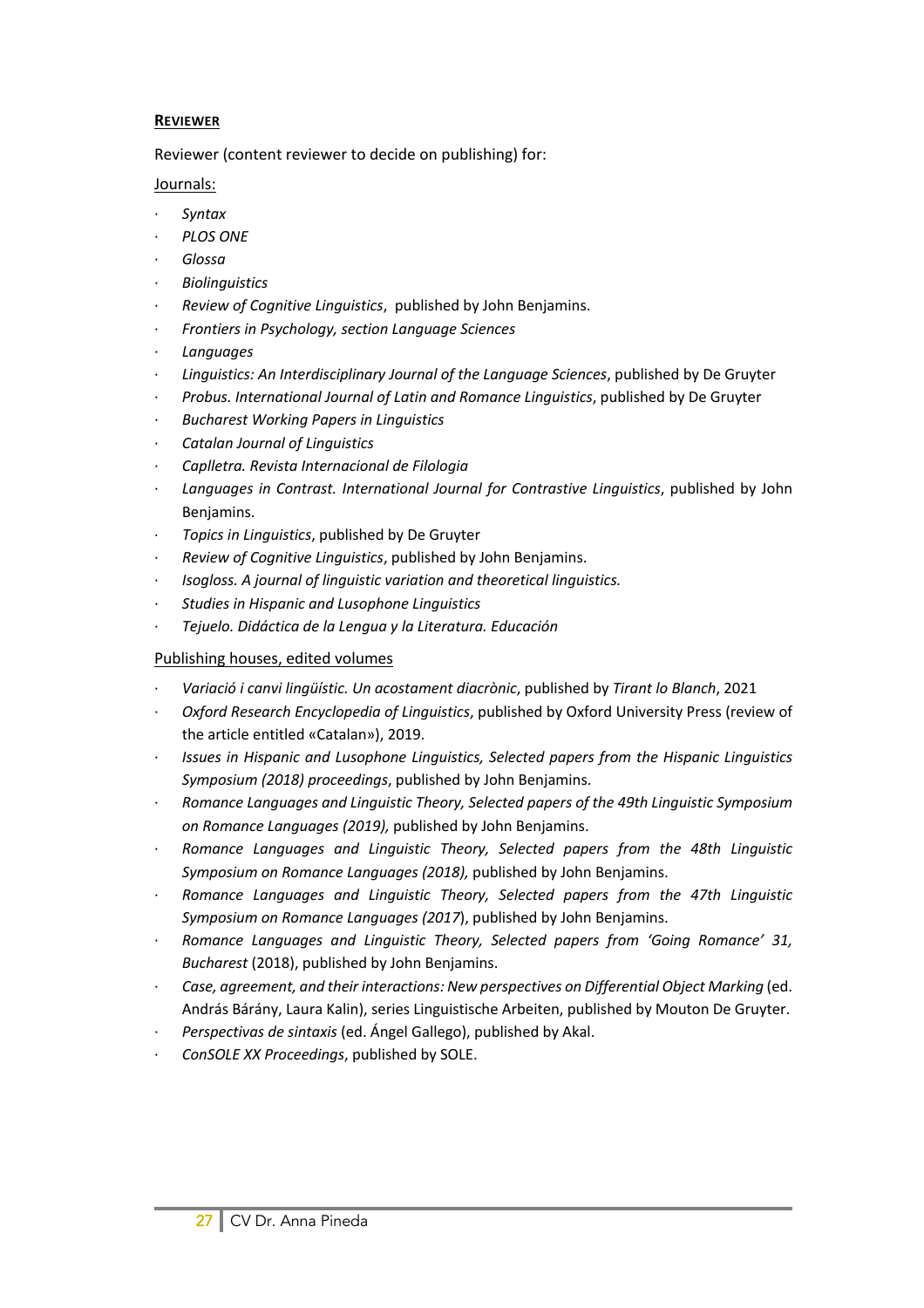# TEACHING EXPERIENCE

- 2020. Accreditation as *Professor Lector* by the AQU (Agència per a la Qualitat del Sistema Universitari de Catalunya)
- 2019. Accreditation as *Professor Agregat* by the AQU (Agència per a la Qualitat del Sistema Universitari de Catalunya)
- 2018. Accreditation as *Profesor Contratado* Doctor by the ANECA (Agencia Nacional de Evaluación de la Calidad y Acreditación).
- 2015. Accreditation as Profesor Ayudante Doctor by the ANECA (Agencia Nacional de Evaluación de la Calidad y Acreditación).

| <b>Timeline</b> | Course                                       | <b>Faculty</b>             | <b>University</b>     |
|-----------------|----------------------------------------------|----------------------------|-----------------------|
| 2019-2020       | Intercomprensió [seminar]                    | Facultat de Traducció i    | Universitat           |
|                 | (Intercomprehension)                         | Ciències del Llenguatge    | Pompeu Fabra          |
| 2019-2020       | Fenòmens sintàctics                          | Facultat de Traducció i    | Universitat           |
|                 | (Syntactic Phenomena)                        | Ciències del Llenguatge    | Pompeu Fabra          |
| 2018-2019       | Lingüística                                  | Facultat de Traducció i    | Universitat           |
|                 | (Linguistics)                                | Ciències del Llenguatge    | Pompeu Fabra          |
| 2018-2019       | Español y catalán, juntos y en               | Romanisches Seminar        | University of         |
|                 | contraste                                    |                            | Zurich,               |
|                 | (Spanish & Catalan, together and in          |                            | Switzerland           |
|                 | contrast)                                    |                            |                       |
|                 | [master course, one invited lecture]         |                            |                       |
| 2018-2019       | Language Variation and Change /              | Facultat de Traducció i    | Universitat           |
|                 | Sociolinguistics / Contrastive               | Ciències del Llenguatge    | Pompeu Fabra          |
|                 | linguistics                                  |                            |                       |
|                 | [master course, in English, Màster           |                            |                       |
|                 | Universitari en Lingüítica Teòrica i         |                            |                       |
|                 | Aplicada]                                    |                            |                       |
| 2018-2019       | Fenòmens sintàctics                          | Facultat de Traducció i    | Universitat           |
|                 | (Syntactic Phenomena)                        | Ciències del Llenguatge    | Pompeu Fabra          |
| 2017-2018       | Lingüística                                  | Facultat de Traducció i    | Universitat           |
|                 | (Linguistics)                                | Ciències del Llenguatge    | Pompeu Fabra          |
| 2015-2016       | Hizkuntzalaritza                             | Department of Linguistics  | University of the     |
|                 | (Linguistics)                                | and Basque Studies.        | <b>Basque Country</b> |
|                 | [master course, in Basque, one               |                            |                       |
|                 | invited lecture]                             |                            |                       |
|                 |                                              |                            |                       |
| 2014-2015       | Llengua catalana per a traductors i          | Facultat de Traducció i    | Universitat           |
|                 | intèrprets 1                                 | Interpretació              | Autònoma de           |
|                 | (Catalan Language for Translators            |                            | Barcelona             |
|                 | and Interpreters 1)                          |                            |                       |
| 2014-2015       | Llengua catalana estàndard en els            | Facultat de Ciències de la | Universitat           |
|                 | mitjans de comunicació                       | Comunicació                | Autònoma de           |
|                 | (Standard Catalan Language in the<br>Media). |                            | Barcelona             |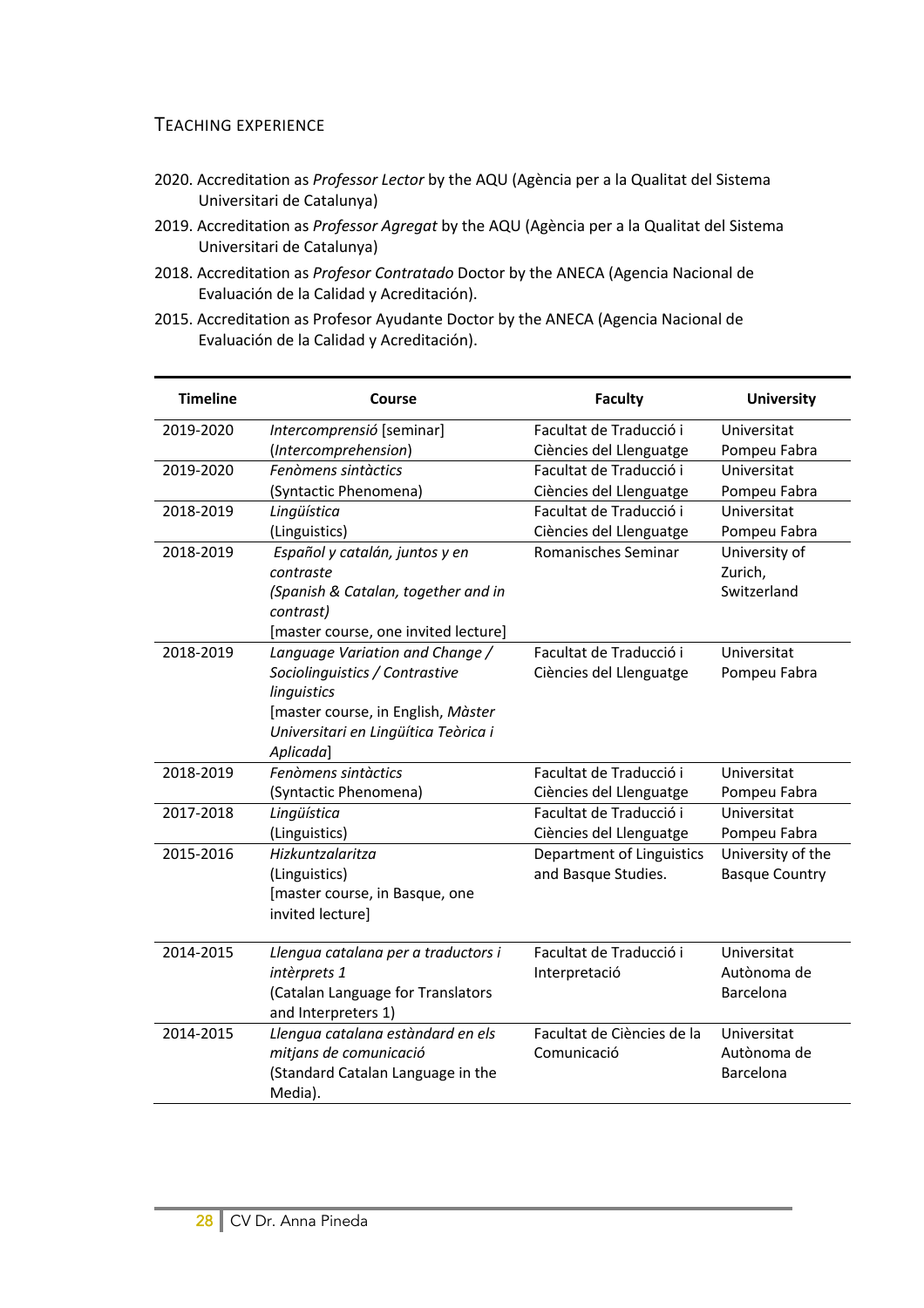| 2014-2015 | Llengua catalana 1<br>(Catalan Language 1)                                                                                                                                                                                                                                                | Facultat de Filosofia i<br>Lletres                                                 | Universitat<br>Autònoma de                           |
|-----------|-------------------------------------------------------------------------------------------------------------------------------------------------------------------------------------------------------------------------------------------------------------------------------------------|------------------------------------------------------------------------------------|------------------------------------------------------|
| 2013-2014 | Idioma català per a traductors i<br>intèrprets 1<br>(Catalan Language for Translators<br>and Interpreters)                                                                                                                                                                                | Facultat de Traducció i<br>Interpretació                                           | Barcelona<br>Universitat<br>Autònoma de<br>Barcelona |
| 2013-2014 | Expressió escrita en català<br>(Written Expression in Catalan)                                                                                                                                                                                                                            | Facultat de Filosofia i<br>Lletres                                                 | Universitat<br>Autònoma de<br>Barcelona              |
| 2012-2013 | Morfologia catalana<br>(Catalan Morphology)                                                                                                                                                                                                                                               | Facultat de Filosofia i<br>Lletres                                                 | Universitat<br>Autònoma de<br>Barcelona              |
| 2012-2013 | Idioma català per a traductors i<br>intèrprets 1<br>(Catalan Language for Translators<br>and Interpreters)                                                                                                                                                                                | Facultat de Traducció i<br>Interpretació                                           | Universitat<br>Autònoma de<br>Barcelona              |
| 2011-2012 | Introduction to Catalan Language<br>and Linguistics<br>[master course, one invited lecture]                                                                                                                                                                                               | Faculty of Arts                                                                    | KU Leuven,<br>Belgium                                |
| 2010-2011 | Llengua catalana nivell B2<br>(Catalan Language B2 level).<br>[Extension course, collaboration to<br>University-Specific Degrees and<br>Continuous Training Courses].                                                                                                                     | Blanquerna - Facultat<br>de Psicologia, Ciències<br>de l'Educació i de<br>l'Esport | Universitat<br>Ramon Llul,<br>Barcelona              |
| 2009-2010 | Llengua catalana (C1) i Llengua<br>castellana (C1)<br>(Catalan Language (C1 level) and<br>Spanish Language (C1 level))                                                                                                                                                                    | Blanquerna - Facultat de<br>Psicologia, Ciències de<br>l'Educació i de l'Esport    | Universitat<br>Ramon Llul,<br>Barcelona              |
| 2009-2010 | Seminars corresponding to the<br>modules: Ensenyament i<br>aprenentatge de les llengües and<br>Ensenyament i aprenentatge de<br>l'educació musical, plàstica i visual<br>(Teaching and Learning of Languages<br>and Teaching and Learning of<br>Musical, Visual and Plastic<br>Education) | Blanquerna - Facultat de<br>Psicologia, Ciències de<br>l'Educació i de l'Esport    | Universitat<br>Ramon Llul,<br>Barcelona              |
| 2009-2010 | Coordinator of the module:<br>Ensenyament i aprenentatge de les<br>llengües<br>(Teaching and Learning of<br>Languages)                                                                                                                                                                    | Blanquerna - Facultat de<br>Psicologia, Ciències de<br>l'Educació i de l'Esport    | Universitat<br>Ramon Llul,<br>Barcelona              |

### Other teaching experience

2016. Refresher course for secondary teachers on how to teach grammar. Barcelona. Team: Anna Pineda, Txuss Martín.

2014-2015. Refresher course for secondary teachers on how to teach grammar. Barcelona. Team: Anna Pineda, Ángel Gallego, Josep Maria Brucart.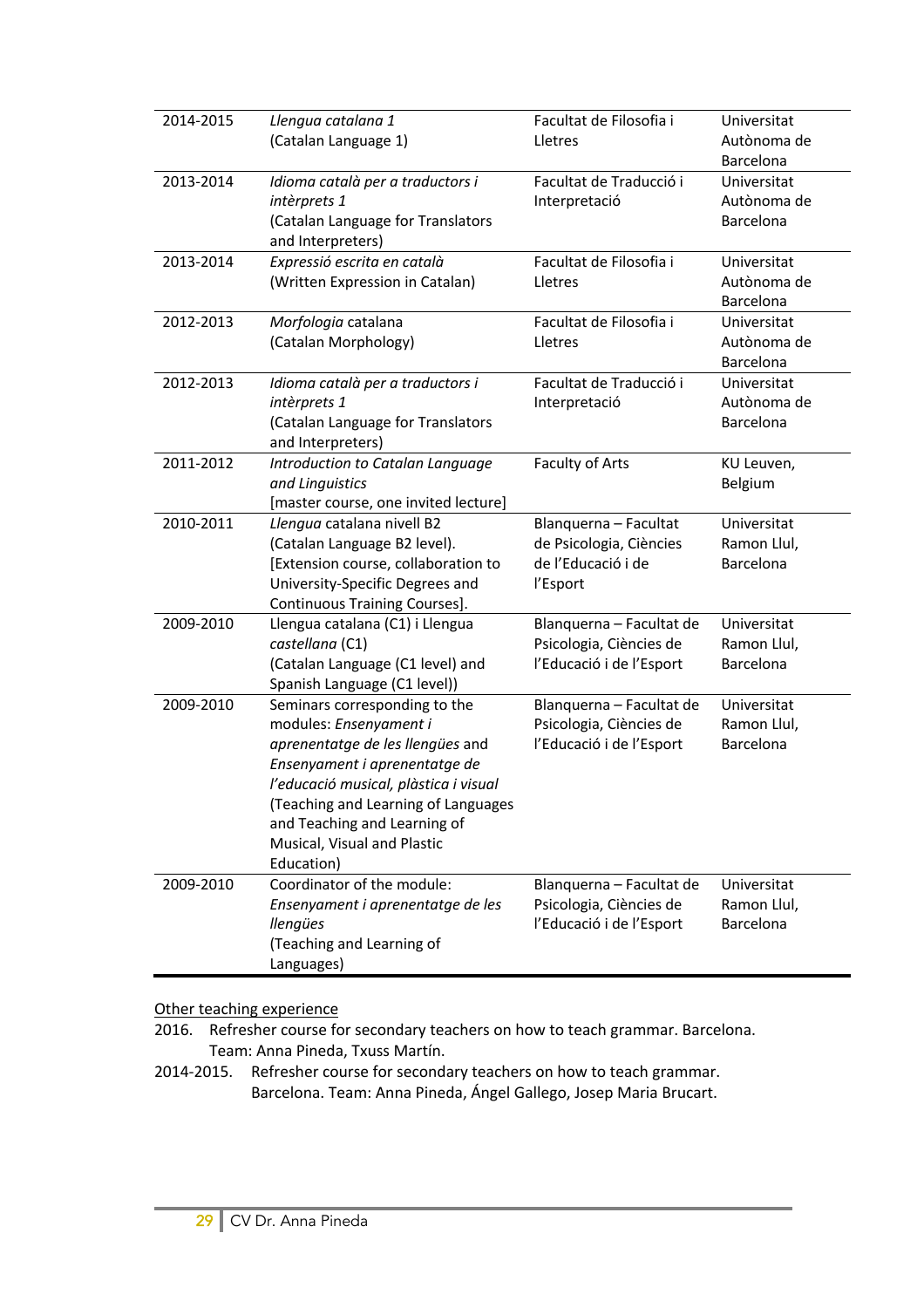### ELABORATION OF TEACHING MATERIAL

#### COLLABORATION WITH BARCANOVA

· Reviewer and consultant of teaching materials for Editorial Barcanova.

 © 2021. *Context. Dossier de llengua catalana per estudiar els continguts essencials i preparar les PAU*

#### COLLABORATION WITH EDITORIAL CRUÏLLA, GRUP SM

· Author, reviewer and consultant of teaching materials for Editorial Cruïlla.

- © 2018. Editorial Cruïlla. *Llengua catalana i literatura. 1r de batxillerat*. ISBN: 978-84-661-4622-7.
- © 2020. Editorial Cruïlla. *Llengua catalana i literatura 2n de batxillerat*. ISBN: 978-84-661-4813-9.
- © 2020. Editorial Cruïlla. *La nova gramàtica a l'aula*, by Núria Martín & Anna Pineda.

· Author of teaching materials for Editorial Cruïlla, and coordinator, together with Ares Llop and Anna Paradís, of a team of 12 linguists at the Universitat Autònoma de Barcelona who participated in the project.

Material: 36 sections of *gramàtica comparada* (comparative grammar) for secondary education, to be distributed in the following textbooks:

- © 2017. Editorial Cruïlla. *Llengua catalana 1r d'educació secundària obligatòria*. Isbn: 978-84-661-4234-2.
- © 2017. Editorial Cruïlla. *Llengua catalana 2n d'educació secundària obligatòria*. Isbn: 978-84-661-4235-9.
- © 2017. Editorial Cruïlla. *Llengua catalana 3r d'educació secundària obligatòria*. Isbn: 978-84-661-4236-6.
- © 2017. Editorial Cruïlla. *Llengua catalana 4t d'educació secundària obligatòria*. Isbn: 978-84-661-4237-3.

#### COLLABORATION WITH ENCICLOPÈDIA CATALANA

· Author, reviewer and consultant for the following notebooks/exercise books:

© 2018. *Quaderns de llengua catalana*. Col·lecció cat al dia. 56 pages.

- 4. Classes de mots I, ISBN: 978-84-412-3028-6
- 5. Classes de mots II, ISBN: 978-84-412-3029-3
- 6. Funcions sintàctiques, ISBN: 978-84-412-3030-9
- 7. Pronoms febles i pronoms relatius, ISBN: 978-84-412-3031-6
- 8. L'oració composta, ISBN: 978-84-412-3032-3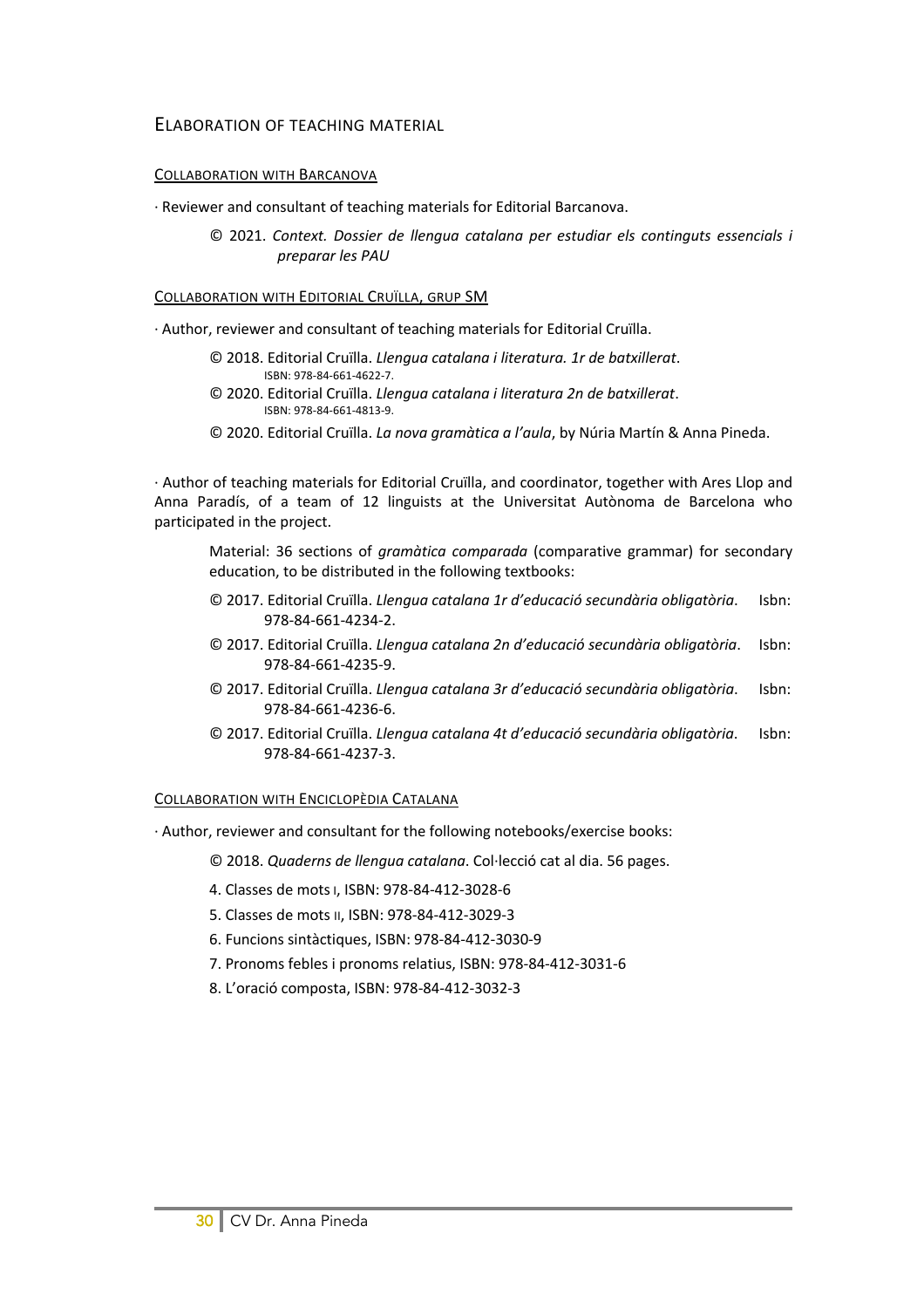# LANGUAGE CERTIFICATES

## By chronological order

- Certificate of A1.1 level of German (Goethe-Institut, Intensive summer course, July 2021)
- Certificate of A1 level of Swedish (Oficial School of Languages, Barcelona-Drassanes, Catalonia, qualification of Excellent, Annual course, June 2021)
- Certificate of B1 level of Dutch (Oficial School of Languages, Barcelona-Drassanes, Catalonia, June 2015)
- Certificate of C1 level of French (Official School of Languages, Basque Country, Spain, June 2013).
- Certificate of A2 level of Dutch (Instituut Voor Levende Talen, KU Leuven, qualification of Excellent, 89/100, March 2012)
- Certificate of a monographic course of Advanced English Forward your English (Official School of Languages, Barcelona-Drassanes, Catalonia, February 2011).
- Certificate of B2 level of English (Official School of Languages, Barcelona-Drassanes, Catalonia, June 2010).
- Certificate of an intensive course of Advanced English (Oficial School of Languages, Barcelona-Drassanes, Catalonia, July 2007).
- Certificate of B2 level of Basque (Official School of Languages, Barcelona-Drassanes, Catalonia, qualification of Excellent, June 2007).
- Certificate of an intensive course of Occitan (Summer School of Occitan in Provence, August 2005).
- Certificate of C2 level of Catalan (Consorci per a la Normalització Lingüística, Barcelona, January 2005).
- Dipôme d'Études en Langue Française (level B1 of French): DELF A1, DELF A2, DELF A3 and DELF A4 (Insitut Français de Barcelone, March 2004).